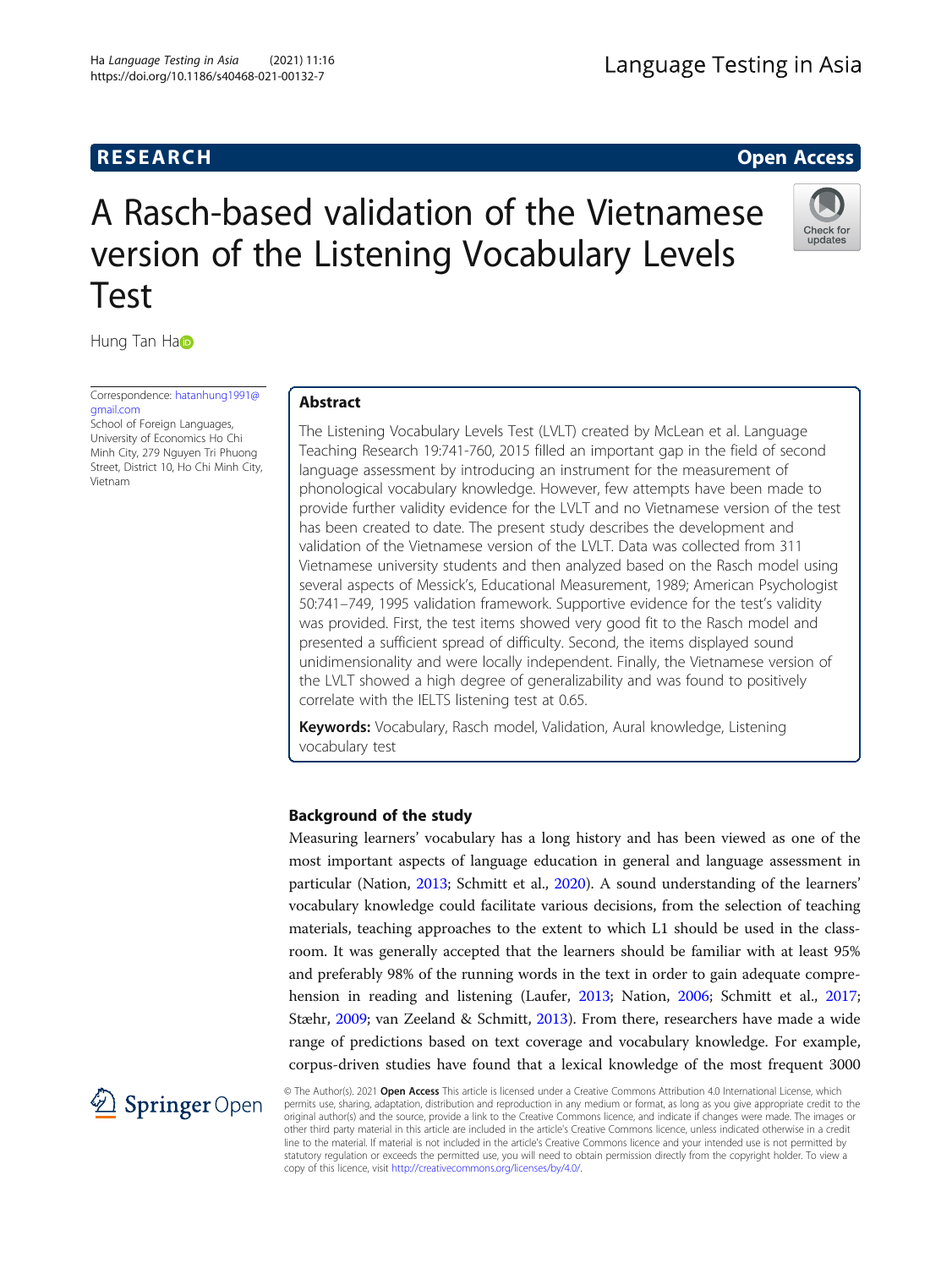word families in Nation's [\(2006](#page-18-0)) British National Corpus (BNC) word lists plus proper nouns and marginal words was found to cover 95% of the running words used in daily conversation (Nation, [2006\)](#page-18-0), movies (Webb & Rodgers, [2009b\)](#page-18-0), TV programs (Webb & Rodgers, [2009a\)](#page-18-0), and popular songs (Tegge, [2017\)](#page-18-0).

Although research findings have documented a strong relationship between vocabulary knowledge and reading and listening comprehension (Schmitt et al., [2017](#page-18-0); van Zeeland & Schmitt, [2013\)](#page-18-0), most of the data reported in papers could only reflect the participants' orthographic knowledge of vocabulary (Lange & Matthews, [2020\)](#page-17-0). And although research findings showed a strong link between orthographic knowledge of vocabulary and learners' performance in listening comprehension tests (Noreillie et al., [2018](#page-18-0); Stæhr, [2008,](#page-18-0) [2009\)](#page-18-0), evaluating learners' phonological knowledge of vocabulary and predicting their performance in a listening test by measuring their lexical knowledge could be unreliable to some extent (Cheng & Matthews, [2018](#page-17-0)). As Stæhr ([2009](#page-18-0)), p. 583 pointed out, "Although the results from these studies emphasize that vocabulary knowledge is a determining factor for reading success, such findings simply cannot be transferred to listening; that is, it cannot be assumed that vocabulary knowledge plays an equally significant role and that identical vocabulary size or lexical coverage thresholds will apply to listening comprehension."

In response to such gap in the field, two tests of aural English vocabulary knowledge have been created to date, the AuralLex (A-Lex) (Milton & Hopkins, [2006\)](#page-18-0) and Listening Vocabulary Levels Test (LVLT) (McLean et al., [2015\)](#page-18-0). As a more recent test, the LVLT has been proven to outperform the A-Lex thanks to many strengths. First, each target word is accompanied by a context defining sentence that provides extra information on the word's part of speech and its contextualized meaning, which support examinees in accessing the meaning of the target word (Henning, 1991, cited in McLean et al., [2015\)](#page-18-0), Second, the LVLT inherited the 4-option multiple choices format of the Vocabulary Size Test (VST) (Nation & Beglar, [2007](#page-18-0)), which allowed the test to examine a deeper depth of vocabulary knowledge compared to the Yes/No format used in the A-Lex. Third, the LVLT measured the first five levels of word frequency in Nation's (2012, cited in McLean et al., [2015\)](#page-18-0) BNC/COCA word list and academic vocabulary from Coxhead's ([2000](#page-17-0)) Academic Word List (McLean et al., [2015\)](#page-18-0). The LVLT also showed positive correlations with parts 1 and 2 of the TOEIC listening subtest (McLean et al., [2015\)](#page-18-0) and the listening component of the General English Proficiency Test (GEPT) (Li, [2019\)](#page-17-0).

Besides being the answer to the dire need for a reliable test of phonological vocabulary knowledge, the LVLT also addressed another burning issue in the field of vocabulary assessment: the trend of developing and using bilingual vocabulary tests. Indeed, bilingual vocabulary tests have received increasing attention since Nguyen and Nation ([2011](#page-18-0)) introduced the first bilingual version of the VST (Nation & Beglar, [2007](#page-18-0)). To date, five bilingual versions of the VST have been developed in five languages which were Vietnamese (Nguyen & Nation, [2011\)](#page-18-0), Persian (Karami, [2012](#page-17-0)), Russian (Elgort, [2013](#page-17-0)), Japanese (Derrah & Rowe, [2015](#page-17-0)) and Chinese (Zhao & Ji, [2016](#page-18-0)). Most arguments against monolingual vocabulary tests were related to the interference of construct irrelevant variance such as L2 reading ability and comprehension (Karami, [2012](#page-17-0), Karami et al., [2020,](#page-17-0) Nguyen & Nation, [2011](#page-18-0)) and such measurement errors were expected to be eliminated in a bilingual test (Karami et al., [2020\)](#page-17-0).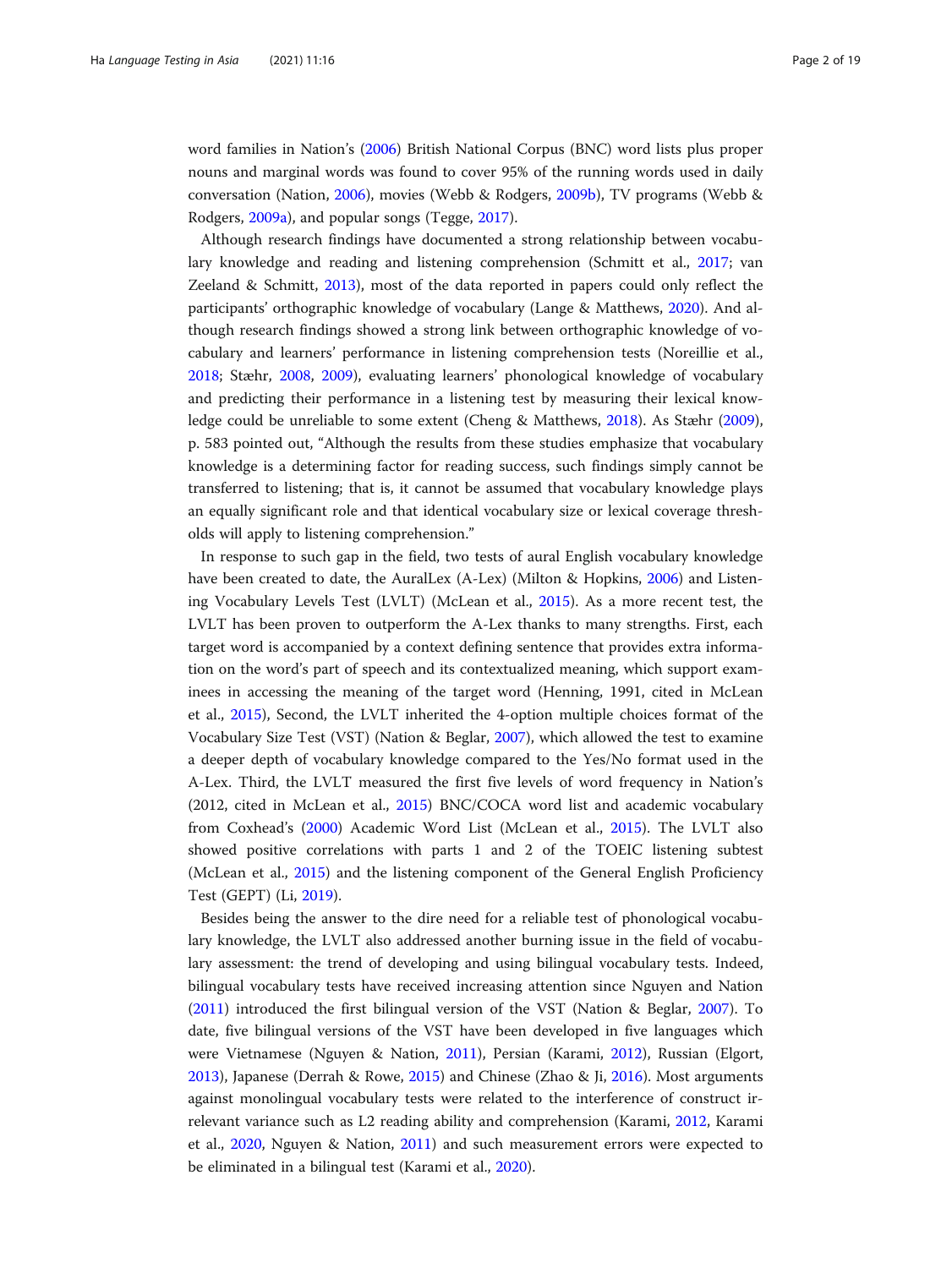While the development of other bilingual versions of the LVLT seems to be a tempting practice, the assumption that the validity of the revised test could be based on that of the original version and the new test does not require further validity evidence is an "uncritical view of validation" (Schmitt et al., [2020\)](#page-18-0), p. 114. As Schmitt et al. ([2020](#page-18-0)) wrote:

Current validation theory would view any revised version as a new test, which needs to be validated in its own right. It is no good to assume the validity of a test with new items, and potentially different length and format/modality, based only on the behaviour of the original version. […]

[...] We know that speakers of various L1s can have quite different behaviour from one another (Dörnyei & Ryan, [2015](#page-17-0)), so it is unrealistic to assume that the change of language would not be connected to any other change in examinee behaviour. (p. 114)

To date, only the Japanese version of the LVLT is supported by validation evidence, and no attempt has been made to validate a Vietnamese version of the test. Therefore, a validation study of the Vietnamese version of the LVLT is not only guaranteed but also crucial and essential due to several reasons. First, "Validation is seen as an ongoing process, and so tests can never be 'validated' in a complete and final manner" (Fulcher & Davidson, 2007, cited in Schmitt et al., [2020\)](#page-18-0), p. 113. Unlike the Nation and Beglar's ([2007](#page-18-0)) VST, the validity of the LVLT did not receive the attention it deserves and the test has not been re-validated since its creation in 2015, which could be considered a research gap in the field. Second, vocabulary assessment is an under-researched area in Vietnam, and the lack of measuring instruments could be viewed as one of the major reasons. Considering the limited vocabulary knowledge of Vietnamese English learners, even at the tertiary level (Dang, [2020\)](#page-17-0), using monolingual vocabulary tests for the measurement of vocabulary knowledge of Vietnamese learners of English in elementary, middle or high schools would be viewed as an infeasible practice.

The development and validation of the Vietnamese version of the LVLT not only provide validity evidence for the original LVLT in another context, but also can fill an important gap in vocabulary research in Vietnam. Moreover, the LVLT is arguably one of the only two vocabulary tests known in the field that assess the vocabulary knowledge of the 1000-, 2000-, 3000-, 4000-, 5000-word levels in the BNC/COCA word list plus an academic word level from the AWL, which means that the test allows scholars to capture vocabulary development from a very early stage of language learning as well as the acquisition of academic vocabulary of learners studying in academic contexts. Researchers can also use the tests for longitudinal studies that investigate vocabulary development of Vietnamese learners studying both inside and outside of Vietnam, which is also a very under-researched area.

### Research questions

In their validation study, McLean et al.'s [\(2015\)](#page-18-0) utilized the Rasch model based on four aspects of Messick's [\(1995\)](#page-18-0) validation framework to provide validity evidence for the LVLT and found that: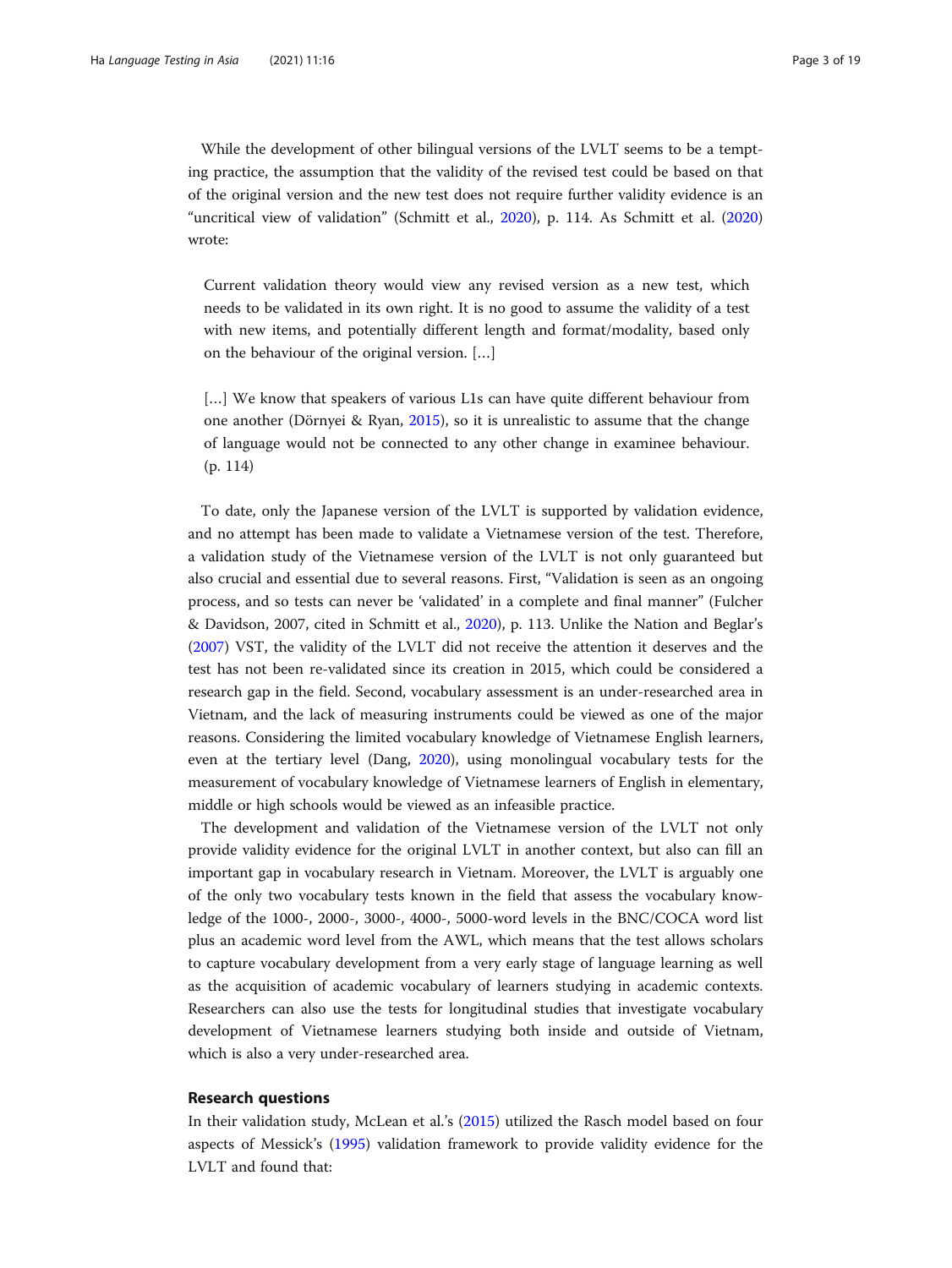- 1. The test items showed sufficient spread of difficulty and displayed a good fit to the Rasch model.
- 2. The test distinguished learners of different levels of language proficiency and performed in accordance with a hypothesized order of difficulty.
- 3. The LVLT correlated positively with another test of listening proficiency at .54.
- 4. Test items presented a high degree of unidimensionality.
- 5. The test items showed a strong degree of measurement invariance with different sets of items.

Following their lead, the present study also used the Rasch model to provide validation evidence for the Vietnamese LVLT based on several aspects of Messick's ([1995](#page-18-0)) validation framework. Besides, additional analyses were also carried out to provide necessary validity evidence concerning Rasch items and persons reliability and separation statistics as well as local independence as suggested by Aryadoust et al. ([2021\)](#page-17-0).

In general, the present validation study was guided by the following research questions:

- 1. Do the test items show a sufficient spread of difficulty and display a good fit to the Rasch model?
- 2. Does the test distinguish learners of different levels of language proficiency and perform in accordance with a hypothesized order of difficulty?
- 3. Does the test positively correlate with another test of English listening proficiency at nearly .60?
- 4. Do test items display a strong degree of unidimensionality and local independence?
- 5. Do the test items show a strong degree of measurement invariance with different sets of items?

# Methodology

### Participants

The participants in this study included 311 Vietnamese EFL learners (96 males and 215 females), all of whom were second-year students of various academic majors except the English language at a highly ranked university in Vietnam. Convenience sampling was applied. The participants were the students in 8 business English classes which the researcher was the lecturer-in-charge. The participants' ages ranged from 20 to 23. All the participants were native speakers of Vietnamese, and none had lived in a country where English is the official language. In addition to having completed at least 9 years of formal English education from elementary to high school, the participants shared similar educational backgrounds. At the time of data collection, the students who took part in this study were attending the Business English Level 4 courses. As a prerequisite for attending this course level, they had already passed the 1st, 2nd, and 3rd levels of business English courses, the participants' IELTS scores suggest an average English language proficiency of A2-B1.

### Instruments

The primary assessment instrument was a translated version of the Listening Vocabu-lary Levels Test (McLean et al., [2015\)](#page-18-0), a 150-item multiple-choice test which was first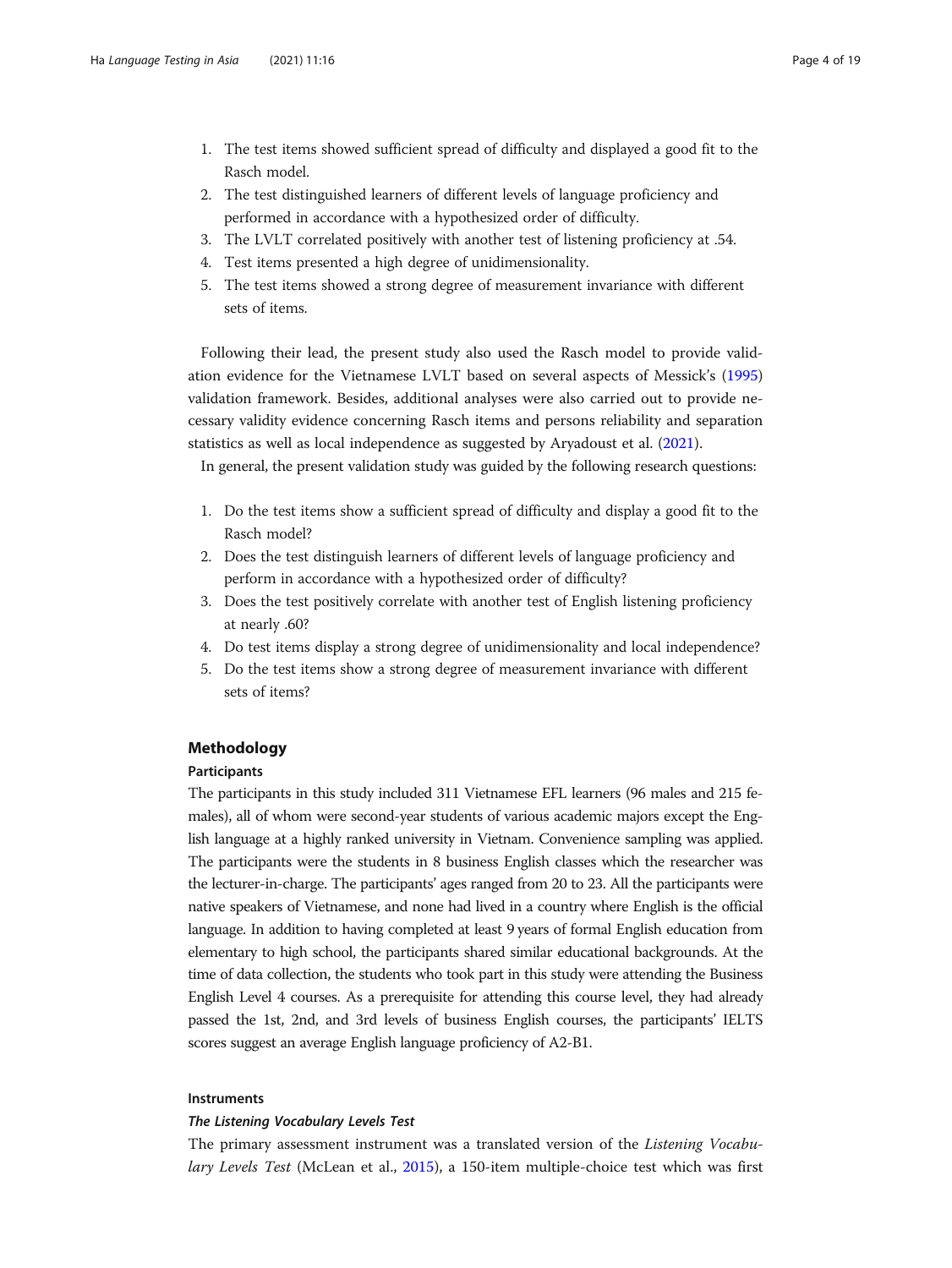designed to measure Japanese learners' aural vocabulary knowledge of the first fiveword frequency levels (1000, 2000, 3000, 4000, 5000) from Nation's (2012, cited in McLean et al., [2015](#page-18-0)) BNC/COCA word lists and an academic vocabulary level from the AWL (Coxhead, [2000\)](#page-17-0). The 150-item test consisted of 24 items per level for the first five 1000-word frequency levels (1000–5000) and 30 items for the AWL (McLean et al., [2015](#page-18-0)).

The general format of the LVLT included two parts: the audio recording and the answer sheet. The audio portion of the test had the total running time of 28:30 min, with approximately 4:30 min for each of the five-word frequency levels and 5:51 min for the AWL; therefore, the whole 150-item test could be administered and completed within a 30-min time frame (McLean et al., [2015\)](#page-18-0). It was recorded in a sound-proof music audio and was read by a male native speaker of General American English since American English has been widely taught in Japanese schools (McLean et al., [2015\)](#page-18-0). The answer sheet utilized the same multiple-choice, four-option format as the Vocabulary Size Test (VST) (Nation & Beglar, [2007\)](#page-18-0). The test takers were expected to listen to a single reading of the target word followed by a defining context sentence which provides extra information on the word's part of speech and associational assistance for the comprehension of the word's meaning (Henning, 1991, cited in McLean et al., [2015](#page-18-0)) and then select the target word written in their first language. The four options of each item were given in the learners' first language in order to "isolate the construct of aural vocabulary knowledge from other constructs such as L2 reading ability" (McLean et al., [2015](#page-18-0)), p. 7. There was a 5-s pause between the reading of each item so that learners could have sufficient time to process the aura input and might still maintain efficiency, a 15-s pause was given between test levels for the preparation for the next section (McLean et al., [2015\)](#page-18-0). Each item was read only once. An example item of the LVLT is illustrated below (McLean et al., [2015](#page-18-0)):

- 1. *[time, they have a lot of time.]* (This is what the learners hear and, therefore, is invisible on the answer sheet)
	- a. お 金
	- b. 食べ 物
	- c. 時間
	- d. 友 だち

The primary assessment instrument in this study was a Vietnamese version of the Listening Vocabulary Levels Test. The Japanese version of the LVLT was first translated by professional translators who were native speakers of Vietnamese, all the translators involved in this study were fluent in Japanese and had obtained N1 level, the highest level in the Japanese-Language Proficiency Test (JLPT). The translation was then carefully reviewed by the researcher himself and the translators, the translation was revised multiple times. The English version of the test provided on [https://brandonkramer.net/](https://brandonkramer.net/resources/) [resources/](https://brandonkramer.net/resources/) was utilized for the comparison and revision of the target words and distractors. The Vietnamese equivalents were contextualized based on both the Japanese words in the options and the context defining sentences read in the recording. Due to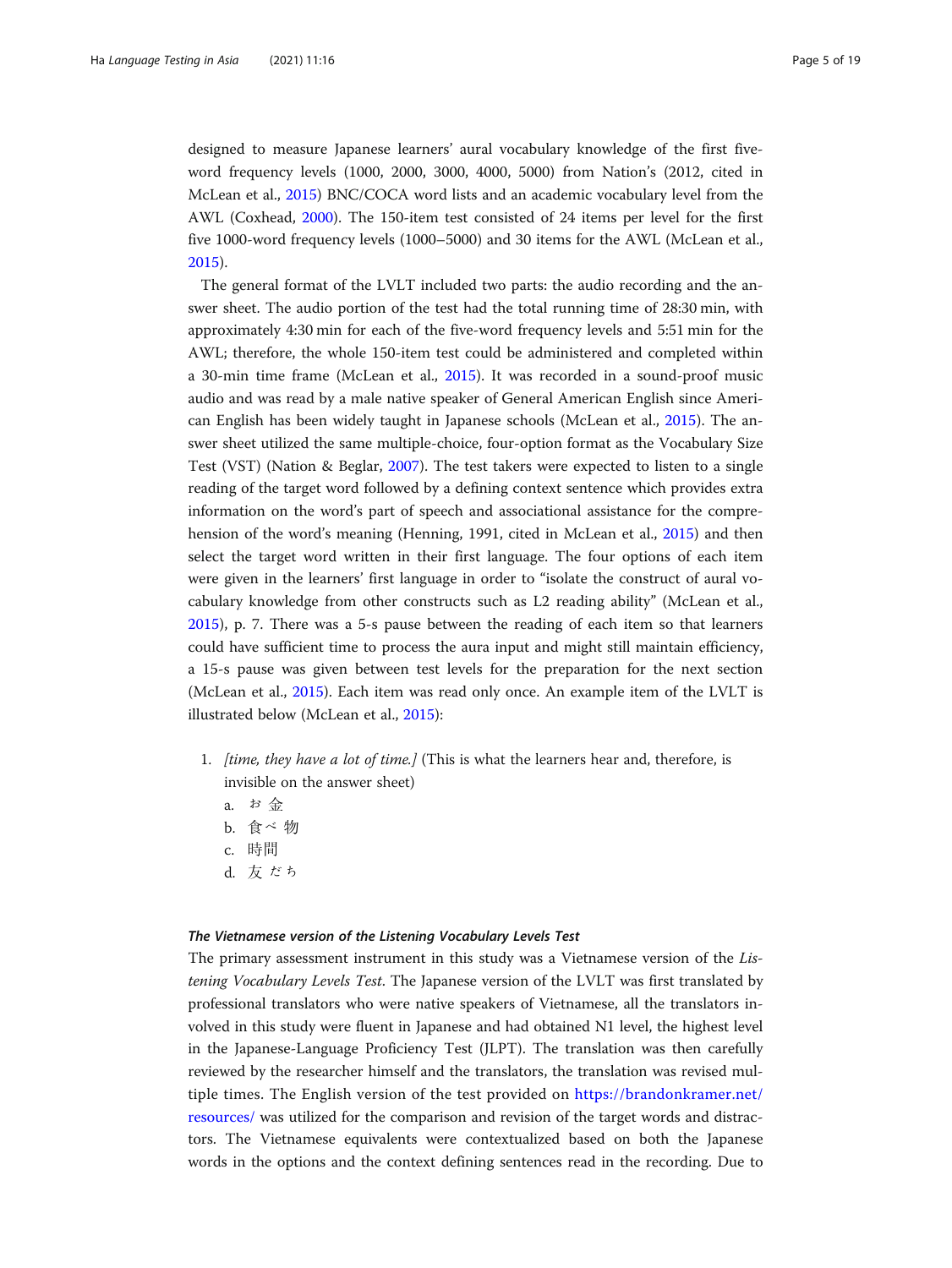linguistic ambiguity, one English/Japanese word could have several Vietnamese meanings in the same context. For example, the word "stone" could be translated into "viên đá" (a small stone) and "t ng đá" (a big stone), while using "đá" alone could lead to even more serious ambiguity. In order to tackle this problem, the most relevant equivalents were listed with a "/" between them. An example of such an item is shown below:

2. *[stone, she sat on a stone]* (This is what the learners hear and, therefore, is invisible on the answer sheet)

a. viên đá/ t ng đá

b. cái ghế

- c. t m th m
- d. cành cây

The final translation was then given to two Vietnamese teachers of English for review. The teachers listened to the recording and answered the test items correctly without any misunderstanding or confusion, suggesting an appropriate translation of the LVLT.

The present study employed the International English Language Testing System (IELT) S), a standardized and globally accepted English test widely used for assessing English language proficiency of the test takers in a great variety of contexts such as education, employment, and immigration as an instrument for the measurement of participants' English listening proficiency. The IELTS was jointly developed by the British Council, The University of Cambridge Local Examination Syndicate (UCLES), and IDP Education Australia (Pearson, [2019;](#page-18-0) Quaid, [2018](#page-18-0)). There were four parts in the IELTS listening test: parts 1 and 2 included a conversation and a prompted monologue with transactional purposes and parts 3 and 4 consisted of a discussion dialogue and a monologue in academic contexts (Alavi et al., [2018](#page-17-0); Phakiti, [2016](#page-18-0)). Cronbach's alpha reliability coefficient for the IELTS listening test was .805, which was high and strongly confirmed sound internal consistency.

# Data collection

The Vietnamese version of the LVLT was administered in the first week of the course and an IELTS listening test was given to 234 out of 311 participants in the following week. All the participants were well informed of the significance and purposes of the study as well as the confidentiality, anonymity, and security of the collected data. All the students took part in the study voluntarily and were well aware that they could withdraw from the study at any time. The participants were also instructed to try their best to answer every question and to leave an item blank in case the word was completely unfamiliar to them. The tests were administered through speakers and all participants confirmed that they could hear the test items clearly. At no time did the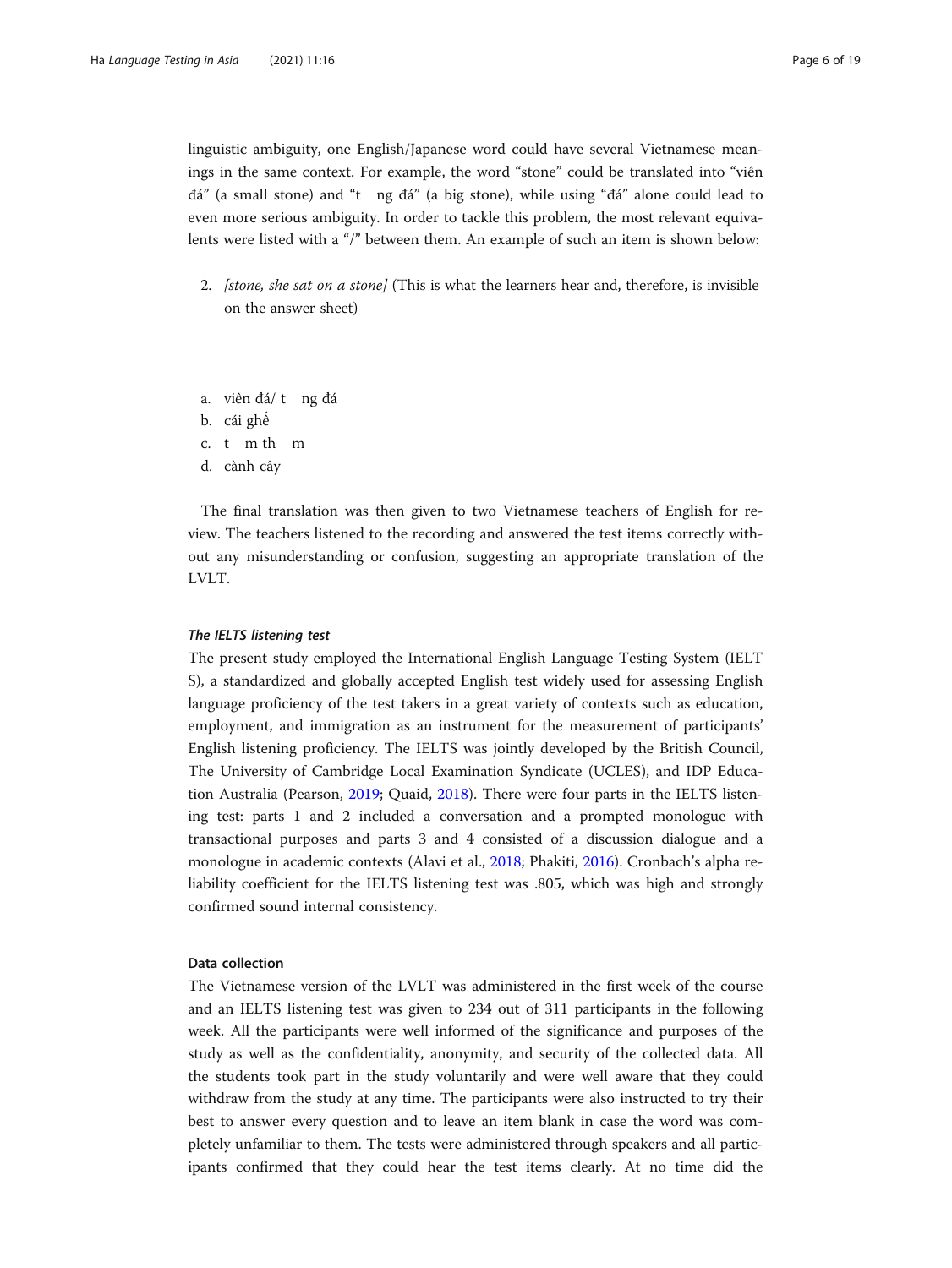researcher and the students encountered any technical problems and difficulties hearing the recordings. The tests were administered in approximately 30 min and all the students were given the same amount of time.

### Data analysis

Data were scored dichotomously, put into an Excel spreadsheet, and then exported to WINSTEPS 4.8.0 (Linacre, [2021](#page-17-0)) and SPSS. A Rasch analysis for dichotomous items was then carried out. The Rasch model had a great number of strengths; it facilitates the detection of measurement flaws like item misfitting, multidimensionality, and local dependence (Aryadoust et al., [2021](#page-17-0); Müller, [2020](#page-18-0)). Wright stressed that the special feature of the Rasch model was "it allows for separating parameters of objects and agents, that is of children and test items [….] the Rasch item analysis model is the only model which retains parameter separability. From Rasch's point of view this separability is a sine qua non for objective measurement" (Lord & Wright, [2010](#page-17-0)), p. 1289. In addition, Pearson product-moment correlations, a Z-test, and several sets of one-way ANOVA, Dunnett's T3, and Tukey's post hoc tests were also conducted for data analysis.

### Results

This section reports and discusses the validity of the Vietnamese version of the LVLT from the five aspects of construct validity described by Messick ([1995](#page-18-0)): content, substantive, structural, generalizability, and external.

#### Content aspect of construct validity

The content aspect of construct validity determines "the boundaries of the construct domain to be assessed" (Messick, [1995](#page-18-0)), p. 745. This facet consists of three components: content relevance, representativeness, and technical quality. First, the content relevance addresses "the relationship between the test items and the construct being measured (receptive knowledge of the form-meaning relationships of words)" (Webb et al., [2017\)](#page-18-0), which has already been discussed at length in McLean et al. ([2015](#page-18-0)). The test was carefully designed to measure vocabulary knowledge of English words from the first five-word frequency levels and the AWL "through a retrofit and redesign of previous VST items" (McLean et al., [2015](#page-18-0)). The test items were divided into sections in accordance with the frequency of occurrence on the BNC/COCA word lists. These principles suggest that the LVLT could be representative of the construct domain.

The first method for evaluating representativeness is examining strata (H) and separation (G) statistics, both indices refer to the number of statistically different levels of item difficulty and person ability in the data (Linacre, [2021](#page-17-0)). G and H can be derived using the formulas:

- G = True standard deviation/Average measurement error
- $H = (4 \times G + 1)/3$

Concerning the relationship between G and H, Wright and Masters [\(2002](#page-18-0)) wrote: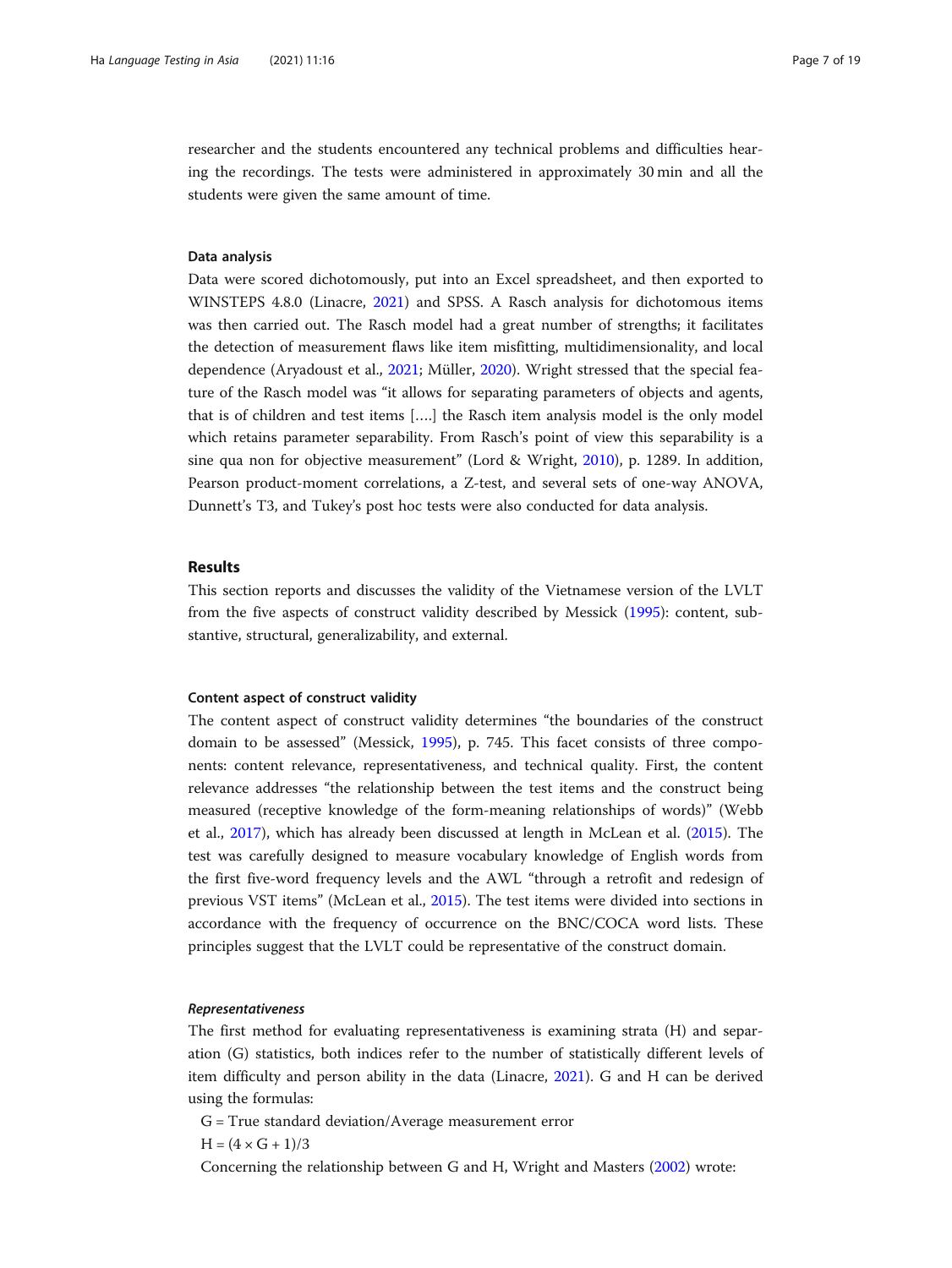<span id="page-7-0"></span>G itself is a more conservative "Separation Index" than H. For instance, suppose that the "true" standard deviation of a sample is the same as the average measurement error. Then G=1, and the test reliability is 0.5, warning us that we don't know whether observed differences within the sample are real differences or merely measurement error. H is  $(4+1)/3$ , i.e., roughly 2. This indicates that the opposite ends of the "true" distribution are measurably different, implying that, if the observed measures are sufficiently far apart, they probably reflect real differences. (p. 888)

Item strata and separation statistics should be greater than 2 for a healthy test (Lina-cre, [2021](#page-17-0)). Low strata and separation values  $(< 2)$  may mean that the test fails to differentiate 2 levels of item difficulty. Table 1 gives information on the item and person separation and reliability. The Vietnamese version of LVLT showed separation statistics of 4.61 and 7.01 for person and item respectively. In other words, the test was able to differentiate 7 levels of item difficulty, and more than 4 levels of person ability were differentiated by measurement among the test takers. The Vietnamese LVLT also showed an item strata statistic of 9.68, confirming that the test has more than two statistically distinct difficulty levels. Reliability statistics, which indicate the reproducibility of the item measures if the items were given to another group from the same population, or the reproducibility of person measures if they were tested again (Bond & Fox, [2015](#page-17-0)), were also high. The Vietnamese version of LVLT had 96% and 98% of confidence about the measure of persons and items correspondingly. All of these could be taken as supportive evidence for the test's representativeness.

Another way for examining representativeness is to check whether (1) the test consists of a sufficient number of items, (2) the empirical item hierarchy shows sufficient spread, and (3) whether there are gaps in the item difficulty hierarchy. All of these aspects were clarified in Fig. [1,](#page-8-0) which illustrates the linear relationship between 311 examinees and 150 test items. Each "#" and "." indicates 3 and 1–2 test takers, respectively. More able persons were toward the top of the figure and less able persons were toward the bottom of the Wright map, the same went for more difficult items and easier items, in the order given.

Test items were labeled according to their frequency level and the item number on the test form. For example, item 4000-89 belonged to the fourth 1000-word frequency level and was the test item number 89. Items from the Academic Word List were la-beled AWL. Figure [1](#page-8-0) shows that there were items represented throughout the difficulty

|           | <b>Total</b> | Count         | Measure      | Realse     | <b>IMNSO</b> | <b>ZSTD</b>      | <b>OMNSO</b>       | <b>ZSTD</b> |
|-----------|--------------|---------------|--------------|------------|--------------|------------------|--------------------|-------------|
| Person    | 311 Input    |               | 311 Measured |            | Infit        |                  | Outfit             |             |
| Mean      | 93.1         | 150.0         | .88          | .22        | 1.00         | $-1$             | 1.02               | .0          |
| P. SD     | 23.0         | $\cdot$ 1     | 1.07         | .03        | .18          | 1.7              | .55                | 1.5         |
| Real RMSF | .23          | True SD       | 1.04         | Separation | 4.61         |                  | Person reliability | .96         |
| Item      | 150 Input    |               | 150 Measured |            | Infit        |                  | Outfit             |             |
| Mean      | 192.9        | 311.0         | $-.04$       | .19        | 0.00         | .0               | 1.02               | .0          |
| P. SD     | 77.7         | $\mathcal{I}$ | 1.80         | .17        | .11          | 1.8              | .31                | 1.8         |
| Real RMSE | .25          | True SD       | 1.78         | Separation | 7.01         | Item reliability |                    | .98         |

Table 1 Separation and reliability statistics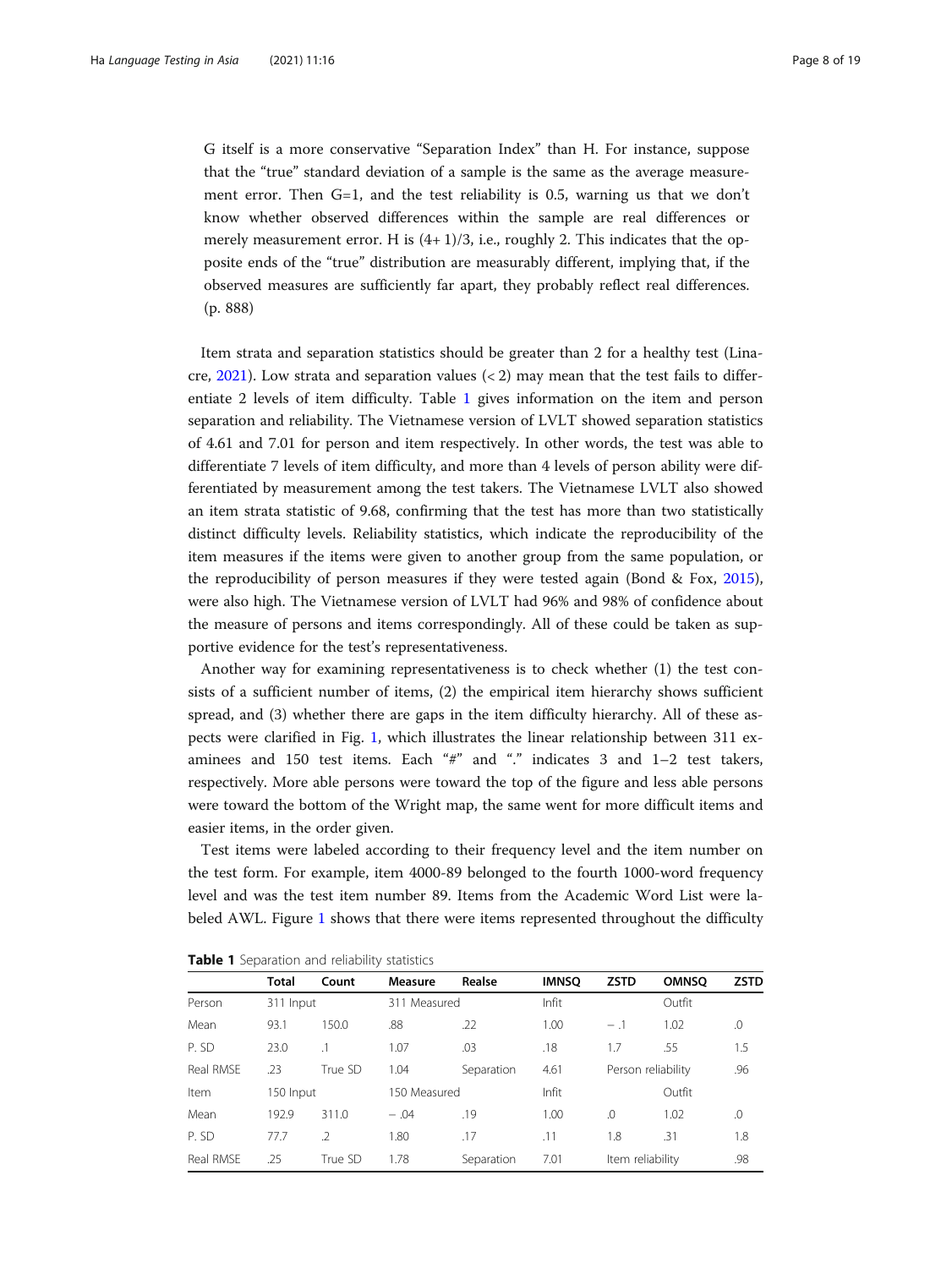<span id="page-8-0"></span>

| <b>MEASURE</b><br>5                                                                                                         | PERSON - MAP - ITEM<br>More able persons |                |                                       | More difficult items              |                            |                           |                    |
|-----------------------------------------------------------------------------------------------------------------------------|------------------------------------------|----------------|---------------------------------------|-----------------------------------|----------------------------|---------------------------|--------------------|
|                                                                                                                             |                                          |                |                                       |                                   |                            |                           |                    |
|                                                                                                                             |                                          |                |                                       |                                   |                            |                           |                    |
| 4                                                                                                                           |                                          |                |                                       |                                   |                            |                           |                    |
|                                                                                                                             |                                          | т              |                                       |                                   |                            |                           |                    |
|                                                                                                                             |                                          |                |                                       |                                   |                            |                           |                    |
| 3                                                                                                                           |                                          | T-             | $4000 - 89$                           | $4000 - 93$                       |                            |                           |                    |
|                                                                                                                             | #<br>##                                  |                | $4000 - 83$<br>5000-105               | AWL-132                           |                            |                           |                    |
|                                                                                                                             | .###<br>##                               |                | $3000 - 72$<br>$2000 - 33$            | 5000-110<br>5000-106              | AWL-149                    |                           |                    |
| $\overline{2}$                                                                                                              | .###                                     | S <sup>+</sup> | $3000 - 52$<br>AWL-133                | $4000 - 74$                       | 4000-90                    | 4000-92                   | 5000-112           |
|                                                                                                                             | .#####                                   |                | $3000 - 51$<br>5000-101               | $3000 - 68$<br>5000-97            | 3000-71<br>$AWL-138$       | $4000 - 84$               | 4000-95            |
|                                                                                                                             | .###                                     |                | $ S 3000 - 64$<br>5000-100            | 3000-67<br>5000-109               | 3000-69<br>5000-117        | 4000-77<br>5000-120       | 4000-87<br>AWL-121 |
|                                                                                                                             | .#####                                   |                | $AWL-139$<br>2000-41<br>5000-111      | 4000-75<br>AWL-127                | $4000 - 85$                | 4000-94                   | 5000-107           |
|                                                                                                                             | .#######<br>.##########                  |                | AWL-145<br>$4000 - 76$                | AWL-146<br>4000-79                | $4000 - 88$                | 4000-96                   | AWL-140            |
| $\mathbf{1}$                                                                                                                | #####                                    | ┿              | $2000 - 30$<br>5000-104               | 2000-36<br>5000-118               | $3000 - 53$<br>AWL-123     | $3000 - 70$<br>AWL- $125$ | 4000-78            |
|                                                                                                                             | .##### M                                 |                | $3000 - 60$<br>AWL-147                | 4000-91                           | AWL-131                    | AWL- $134$                | AWL-137            |
|                                                                                                                             | .#######<br>.#######                     |                | $3000 - 50$<br>$3000 - 58$            | $AWL-124$<br>5000-99              | AWL-141                    | AWL-144                   | AWL-148            |
|                                                                                                                             | .#####<br>.####                          |                | $3000 - 54$<br>2000-44                | 5000-119                          | AWL-130                    | $AWL-150$                 |                    |
| 0                                                                                                                           | .##<br>###                               | Ŧм<br>s l      | 2000-31<br>$1000 - 10$                | $3000 - 57$                       | $3000 - 65$                | 4000-81                   | 4000-82            |
|                                                                                                                             | .##                                      |                | AWL-135<br>$1000 - 24$                | $2000 - 38$                       | $2000 - 46$                | $AWL-122$                 | AWL- $128$         |
|                                                                                                                             | . # ##                                   |                | AWL-143<br>$2000 - 34$                | $2000 - 37$                       | 5000-114                   | AWL-129                   |                    |
|                                                                                                                             | .##                                      |                | 1000-14<br>$3000 - 59$                | 2000-29<br>3000-66                | $2000 - 42$<br>$4000 - 80$ | $2000 - 48$<br>5000-108   | 3000-56            |
| -1                                                                                                                          | #<br>.#                                  |                | 1000-18<br>$3000 - 62$<br>$1000 - 20$ | $2000 - 39$<br>AWL-142<br>2000-27 | $4000 - 73$<br>$2000 - 43$ | 2000-47                   | $3000 - 49$        |
|                                                                                                                             | .#                                       | $\top$         | 3000-61<br>$1000 - 2$                 | $4000 - 86$<br>$1000 - 9$         | 5000-98<br>$2000 - 25$     | AWL- $136$<br>$3000 - 63$ | 5000-113           |
|                                                                                                                             | #                                        | S              | 2000-32                               | $2000 - 35$                       | 5000-102                   | $AWL-126$                 |                    |
| $-2$                                                                                                                        |                                          |                | 1000-11<br>1000-12                    | 1000-22<br>2000-28                | 5000-115<br>2000-40        |                           |                    |
|                                                                                                                             |                                          |                | 2000-26<br>1000-15                    | $3000 - 55$                       | 5000-116                   |                           |                    |
|                                                                                                                             |                                          |                | 1000-21<br>$1000 - 5$                 | $1000 - 3$<br>5000-103            | $2000 - 45$                |                           |                    |
| -3                                                                                                                          |                                          |                |                                       |                                   |                            |                           |                    |
|                                                                                                                             |                                          |                | 1000-1<br>$1000 - 4$                  | 1000-23<br>1000-6                 |                            |                           |                    |
|                                                                                                                             |                                          | т              |                                       |                                   |                            |                           |                    |
| $-4$                                                                                                                        |                                          |                | 1000-19<br>$1000 - 13$                | $1000 - 8$                        |                            |                           |                    |
|                                                                                                                             |                                          |                |                                       |                                   |                            |                           |                    |
|                                                                                                                             |                                          |                | $1000 - 7$                            |                                   |                            |                           |                    |
| -5                                                                                                                          |                                          |                | Easier items                          |                                   |                            |                           |                    |
| Less able persons<br>Fig. 1 Wright map of person and item measures. Note. Each "#" represents 3 persons and each "." is 1-2 |                                          |                |                                       |                                   |                            |                           |                    |
| persons. M = Mean; S = 1SD; T = 2SD. AWL = Academic Word List                                                               |                                          |                |                                       |                                   |                            |                           |                    |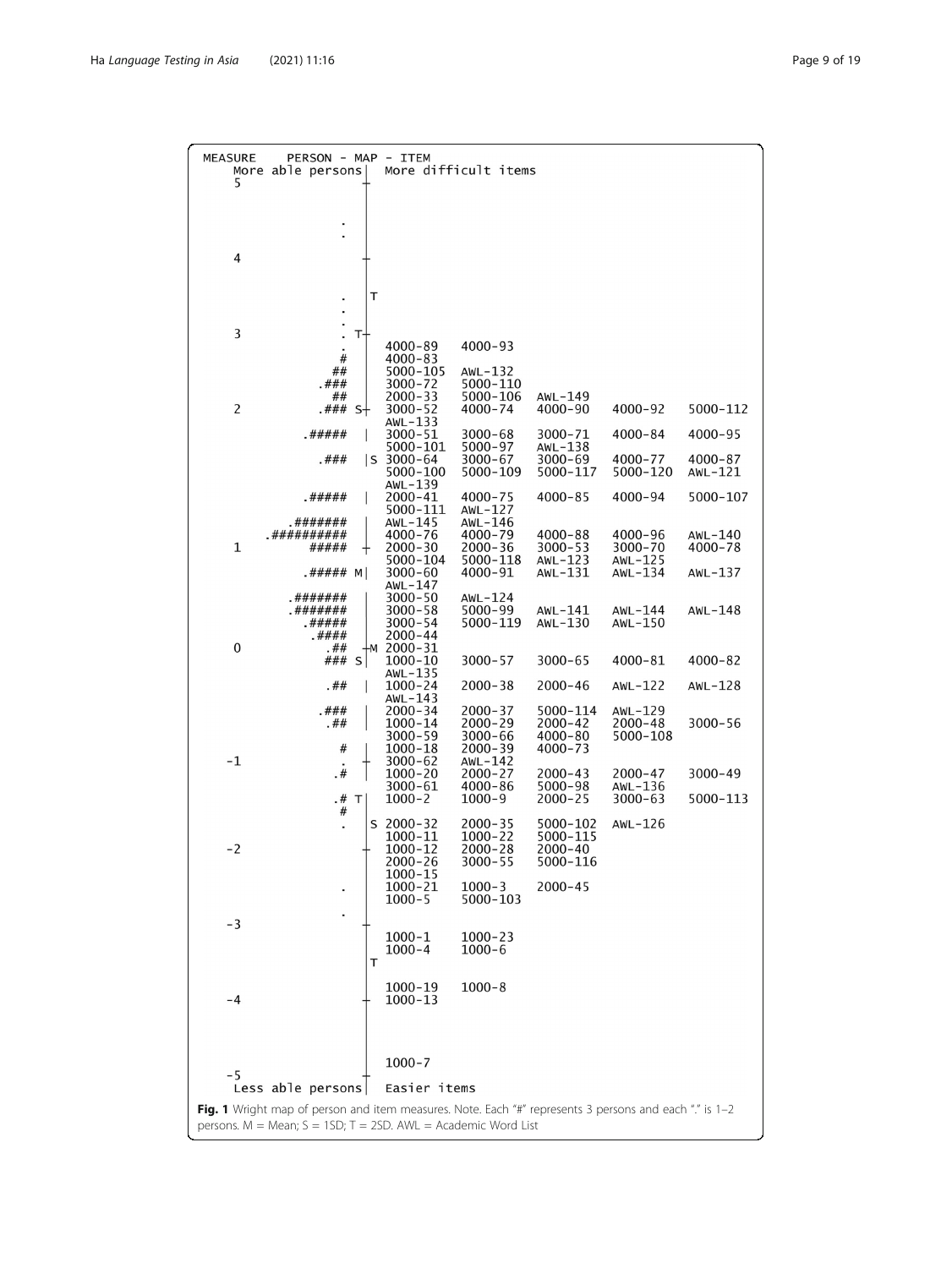hierarchy and that no significant gaps were present in the item difficulty hierarchy, indicating a strong degree of representativeness (RQ1).

Technical quality Technical quality could be evaluated by inspecting how well the empirical data fit the Rasch model (Smith Jr., [2004\)](#page-18-0), using the Rasch Infit and Outfit mean-square (MNSQ) statistic. A cutoff point for determining item fit must be decided first, and each researcher prefers a different threshold for infit and outfit statistics, as Aryadoust et al. ([2021](#page-17-0)) commented, "There is no universal agreement on fit statistics in Rasch measurement" (p. 6). Still, a rule of thumb was given for the present study based on the suggestions made by Wright and Linacre ([1994](#page-18-0)), Smith et al. ([1998\)](#page-18-0), Linacre ([2003](#page-17-0), [2010](#page-17-0), [2017](#page-17-0)), Smith [\(2005](#page-18-0)), Wilson [\(2005\)](#page-18-0), and Bond and Fox [\(2015\)](#page-17-0). It has been generally agreed that Mnsq metrics of 05–1.5 indicated a good fit to the Rasch model and could be considered productive for measurement. Researchers have also suggested that while Mnsq indices of 1.5–2 could be considered unproductive to the test, those values might not necessarily degrade the test's results. Mnsq values of greater than 2, however, were perceived as a signal of unexpected observations that might present severe underfit to the Rasch model and could distort or degrade the test's result (Linacre, [2017\)](#page-17-0). However, not every Mnsq index of higher than 2 should be deemed significantly underfitting, the significance of underfit must be confirmed by the standardized z score (ZSTD). Only items with both Mnsq and Zstd values greater than 2 could be considered significantly underfitting (Aviad-Levitzky et al., [2019](#page-17-0)). Items with Mnsq statistics lower than 0.5 were perceived as too predictable and thus might overfit the Rasch model. An inspection of item fit statistics spotted no overfit.

Table 2 presents a list of test items with Mnsq values over 1.5. Out of the ten items with Mnsq metrics over 1.5, only two items had Mnsq indices greater than 2, and only one of them had the Zstd values of slightly over 2. However, ZSTD indices were believed to be "most useful when datasets consist of < 250, beyond which they can become inflated" (Aryadoust et al., [2021](#page-17-0), p. 27). The fact that the present study collected data from 311 students might be considered the factor contributing to the inflated Zstd values. A qualitative inspection of the most misfitting response strings pointed out that

| Item     | Infit       |             | Outfit      |             |  |
|----------|-------------|-------------|-------------|-------------|--|
|          | <b>MNSQ</b> | <b>ZSTD</b> | <b>MNSQ</b> | <b>ZSTD</b> |  |
| 1000-1   | 1.13        | .50         | 2.70        | 2.50        |  |
| 1000-16  | 1.02        | .35         | 2.58        | 1.86        |  |
| 5000-117 | 1.49        | 7.79        | 1.93        | 7.50        |  |
| AWL-142  | .96         | $-.36$      | 1.71        | 3.40        |  |
| 4000-89  | 1.11        | 1.11        | 1.60        | 2.69        |  |
| 1000-19  | 1.06        | .27         | 1.55        | .97         |  |
| AWL-138  | 1.23        | 3.67        | 1.55        | 4.39        |  |
| 3000-69  | 1.32        | 5.41        | 1.52        | 4.74        |  |
| 1000-5   | 1.01        | .12         | 1.51        | 1.21        |  |
| 1000-7   | 1.04        | .28         | 1.50        | .84         |  |

**Table 2** Summary of possible misfitting items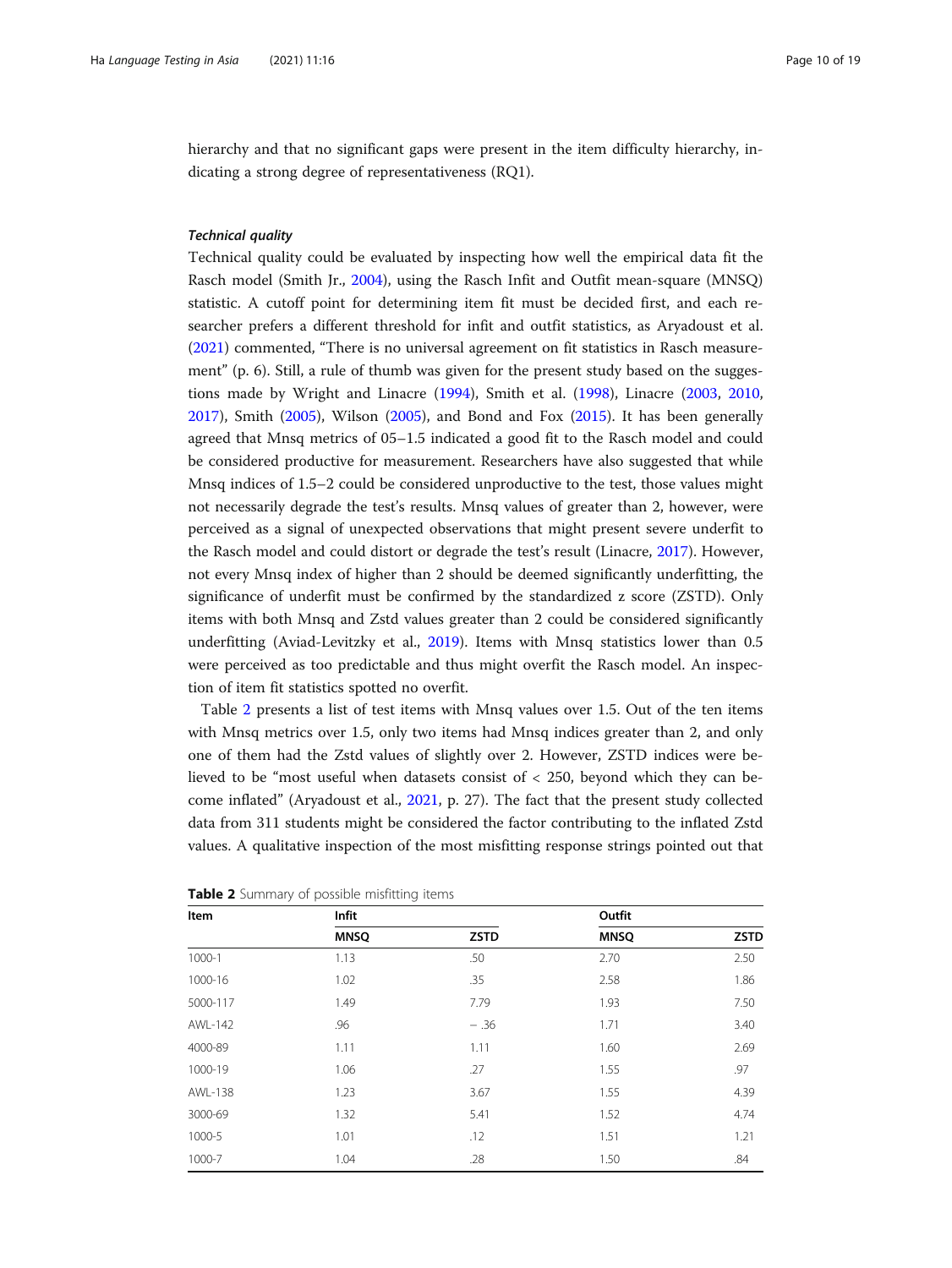the underfit was caused by only four persons (approx. 1.28%), suggesting no major flaws in these items. More importantly, the two out of 150 items mentioned only represented a small proportion of 1.33% misfit rate, indicating a very good fit to the Rasch model (RQ1).

Another method of inspecting technical quality was examining local independence. One indication of the possible violation of local independence is overfitted, which was not spotted in the analysis of fit statistics. Another way of investigating was analyzing the standardized residual correlations. The Rasch model required that dependence should not exist between test items (Bond & Fox, [2015\)](#page-17-0). Wendy Yen [\(1984,](#page-18-0) [1993\)](#page-18-0) suggested a Q3 statistic (also known as Q3 coefficient) which was used to detect dependency between pairs of items and persons. Some researchers believed that a Q3 efficient exceeding 0.30 could be a sign of a violation of local independence (Chen & Thissen, [1997](#page-17-0); Christensen et al., [2017;](#page-17-0) Liu & Maydeu-Olivares, [2013](#page-17-0)). However, Dr. John Michael Linacre argued, "local dependence would be a large positive correlation. Highly locally dependent items (Corr.  $> +.7$ ) [....] share more than half their "random" variance, suggesting that only one of the two items is needed for measurement" (Linacre, [2021](#page-17-0)), p. 426. Hence, "Correlations need to be around 0.7 before we are really concerned about dependency" (Linacre, [2021\)](#page-17-0), p. 427. In other words, a correlation of 0.7 between two variables indicates a shared variance of  $0.7 \times 0.7 = 0.49 = \sim 0.5$  of each item's variance. Therefore, the correlation of 0.7 should be taken as the threshold value between two variables measuring effectively the same thing (Linacre, [2021](#page-17-0)). The results of an analysis of the standardized residual correlations showed that two item pairs had the residual correlations of larger than 0.4, which were items 1000-22 and 2000-40 (correlated at .46) and items 1000-3 and 1000-4 (correlated at .53). Even for the greatest correlation of 0.53, the two items only shared  $0.53 \times 0.53 = 28\%$  of the variance in their residuals in common, which means that 72% of their residual variances differed. This could be taken as supportive evidence that the Vietnamese version of LVLT is acceptable in terms of local independence (RQ4).

#### Substantive aspect of construct validity

The substantive aspect of construct validity could be evaluated by examining whether the empirical item hierarchy was presented as expected by theoretical hypothesis and whether the pattern of responses was consistent with that item hierarchy (Smith Jr., [2004](#page-18-0)). The hypothesis for item hierarchy was that words at higher levels of frequency would be easier than those at lower frequency levels (Beglar, [2010](#page-17-0)). Therefore, the hypothesized order of item difficulty was 5000 > 4000 > 3000 > 2000 > 1000. The words in the AWL was not given a hypothesized priority due to the fact that they come from different frequency levels. A one-way ANOVA was conducted to investigate whether the mean score statistically dropped from one frequency level to the next. Both Welch and Brown-Forsythe statistics were significant ( $p = 0.000$ ). The ANOVA was significant,  $F(4,155) = 386.610$ ,  $p = .000$ . Tukey's and Dunnett's T3 post hoc tests indicated that all comparisons were significant except between the 3000 and 5000 levels. Figure [2](#page-11-0) displays the mean item difficulties and their 95% confidence intervals for the five frequency levels. The figure generally supported the given hypothesis regarding item difficulty.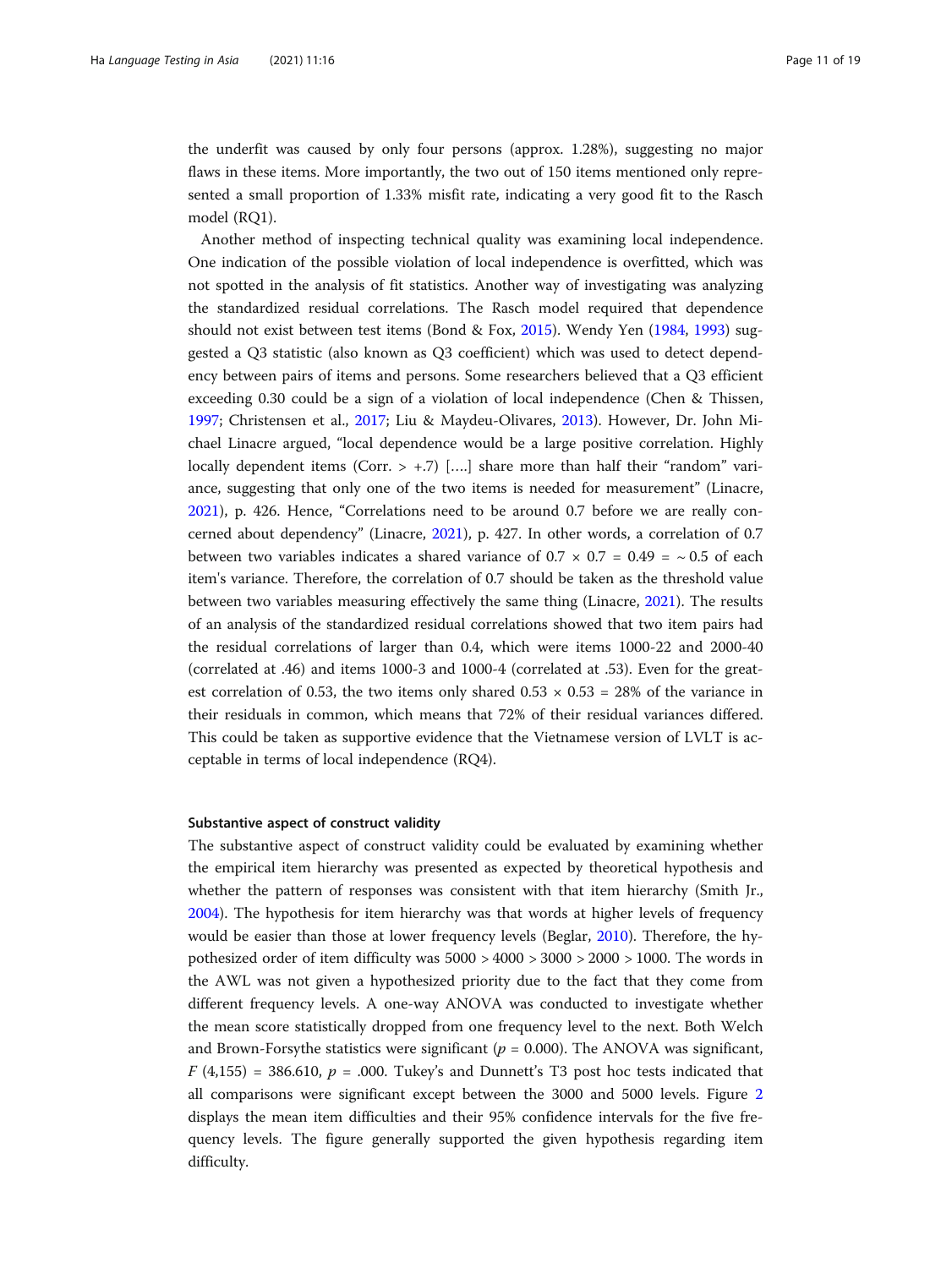<span id="page-11-0"></span>

Data concerning the 4000 and 5000 frequency levels, however, did not conform to the proposed hypothesis, which could be explained in certain ways. First, this study was conducted in an English as a foreign language (EFL) context (Vietnam), where learners' exposure to English input was limited. Second, the fourth and fifth levels of word frequency are mid-frequency levels and the lack of L2 input in the EFL context "may reduce the effects of lexical frequency for less frequent words. For example, there may be sufficient lexical input within the classroom and course books to differentiate knowledge of the highest frequency words [….]. However, the same may not always hold true of slightly less frequent words [….], because words at the 4000 level may not always be encountered much more often than those at the 5000 word level in the EFL context" (Webb et al., [2017\)](#page-18-0), pp. 47–48.

Since vocabulary knowledge is a strong predictor of language proficiency, scores on the LVLT were hypothesized to reflect learners' English listening proficiency. To warrant this claim, the IELTS listening test scores of 234 students were examined. It was also hypothesized that IELTS band scores greater than 6.0, which were indicated by answering correctly more than 23 out of 40 items in the IELTS listening test, would suggest high language proficiency. IELTS band scores of 4.5, 5.0, and 5.5, which were indicated by scores from 13 to 22, were supposed to suggest intermediate proficiency. Scores from 12/40 and below, which reflected IELTS band scores of 4.0 and lower, were assumed to be an indication of low proficiency.

The participants were then divided into high proficiency ( $n = 40$ ), intermediate proficiency ( $n = 116$ ), and low proficiency ( $n = 78$ ) groups. First, a one-way ANOVA, a Dunnett's T3 and a Tukey post hoc tests were run to see if there were significant differences between the three groups' listening proficiency. Both Welch and Brown-Forsythe statistics were significant ( $p = 0.000$ ). The ANOVA was significant,  $F(2,231) = 530.249$ ,  $p = .000$ . Tukey's and Dunnett's T3 post hoc tests showed that the students' performance between all groups differed significantly. After the significant difference between the three groups' listening proficiency was confirmed, another set of one-way ANOVA, Dunnett's T3, and Tukey's post hoc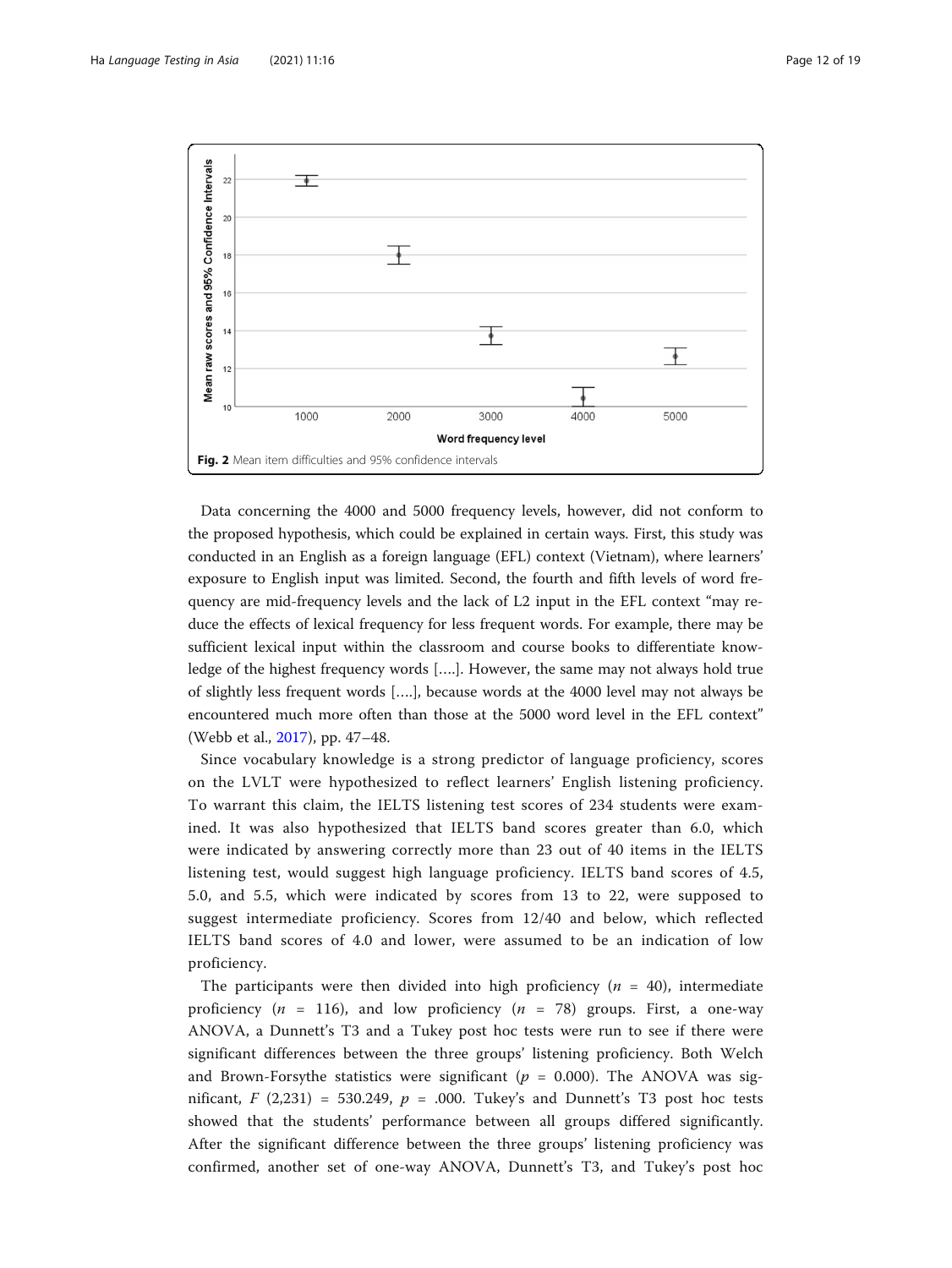tests were conducted to determine if the phonological vocabulary knowledge of the three groups differed significantly. The hypothesis was that greater aural knowledge of vocabulary would result in greater listening proficiency. All the necessary assumptions were checked and met. The ANOVA was significant,  $F(2,231) = 64.719$ ,  $p = 0.000$ . Tukey's and Dunnett's T3 post hoc tests indicated that all pair-wise comparisons were statistically significant. Results from the analyses confirmed that higher aural vocabulary knowledge would lead to higher listening proficiency. These may be taken as supportive evidence for the substantive aspect of the test's construct validity (RQ2).

### Structural aspect of construct validity

The structural aspect of construct validity could be evaluated by examining the unidimensionality (the degree to which the test measures only one underlying latent trait). The most commonly used method in language assessment to investigate unidimensionality was principal component analysis of residuals (PCAR). The principal component analysis (PCA) of standardized residuals was carried out to test whether the Vietnamese version of the LVLT measured a single construct, given that both the analyses of the VST (Beglar, [2010\)](#page-17-0) and the LVLT (McLean et al., [2015\)](#page-18-0) resulted in very strong unidimensionality. Table 3 shows the standardized residual variance of the test, measured in eigenvalue units. The total amount of raw variance explained by Rasch measurement was 38.3% of the variance in the residuals (eigenvalue = 92.3), which was well consistent with the data reported in McLean et al. [\(2015](#page-18-0)). The observed variance explained by the measure was identical to the expected variance in the model and the unexplained variance in the first contrast was only 4.97, accounting for 2.1% of the variance, much smaller than the variance explained by the items, which all together suggested a perfect fit to the Rasch model.

However, the eigenvalue was larger than 2.0, and therefore, further investigation was demanded. Table [4](#page-13-0) gives data about the correlation of the item clusters. It is clear that the lowest disattenuated Pearson correlations of the item clusters in PCA contrasts were about 0.75. This means that the items in those clusters shared  $0.75 \times 0.75$  = more than 56% of the variance in their residuals in common, indicating that they measured the same thing and that the clusters represented strands rather than dimensions

|                                      | Eigenvalue | Observed | <b>Expected</b> |
|--------------------------------------|------------|----------|-----------------|
| Total raw variance in observations   | 241.3286   | 100.0%   | 100.0%          |
| Raw variance explained by measures   | 92.3286    | 38.3%    | 38.3%           |
| Raw variance explained by persons    | 36.2003    | 15.0%    | 15.0%           |
| Raw variance explained by items      | 56.1283    | 23.3%    | 23.3%           |
| Raw unexplained variance (total)     | 149,0000   | 61.7%    | 61.7%           |
| Unexplained variance in 1st contrast | 4.9741     | 2.1%     | 3.3%            |
| Unexplained variance in 2nd contrast | 3.3754     | 1.4%     | 2.3%            |
| Unexplained variance in 3rd contrast | 3.1087     | 1.3%     | 2.1%            |
| Unexplained variance in 4th contrast | 2.9187     | 1.2%     | 2.0%            |
| Unexplained variance in 5th contrast | 2.6583     | 1.1%     | 1.8%            |

Table 3 Standardized residual variance in eigenvalue units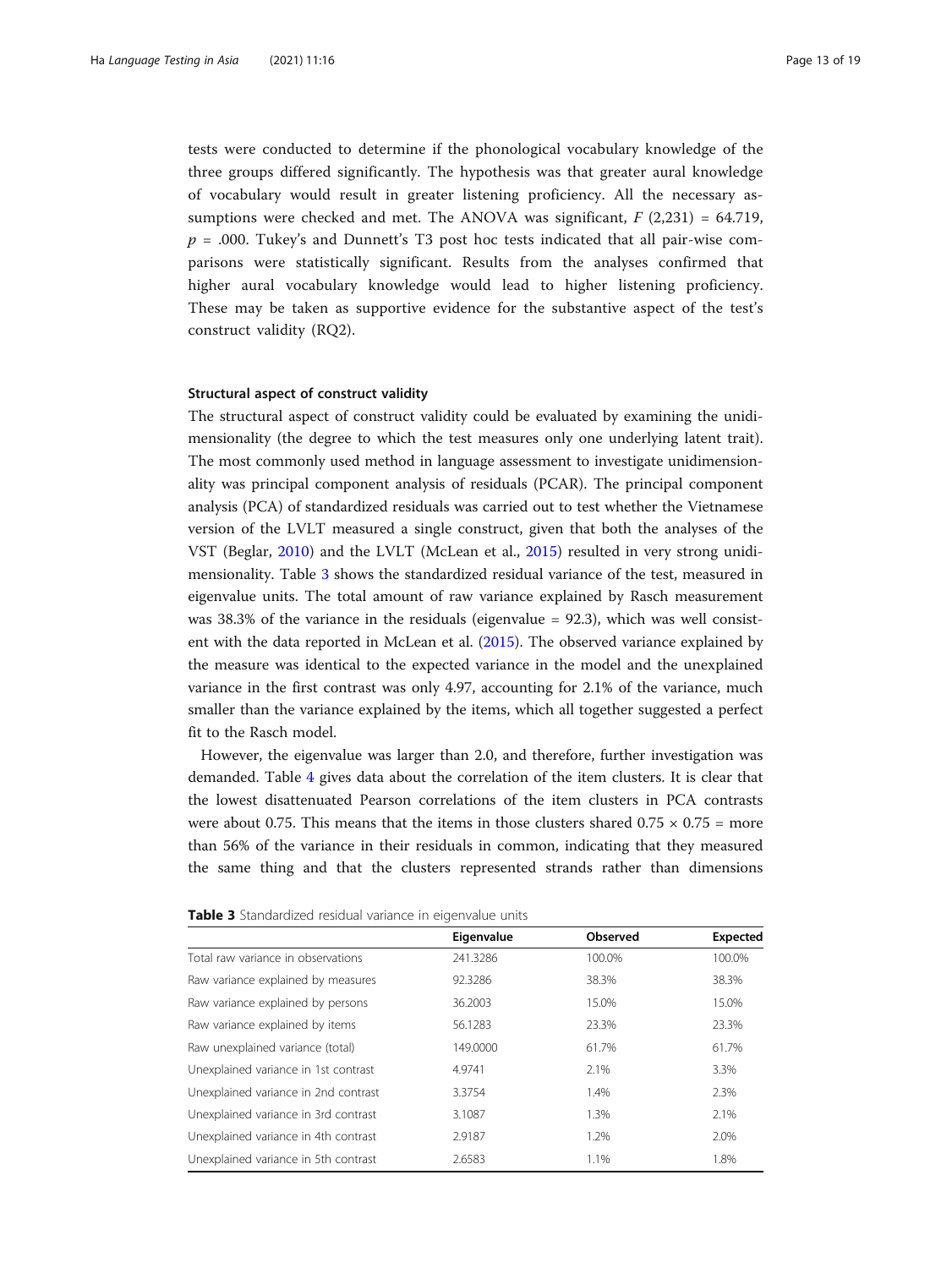| PCA contrast   | <b>ITEM</b> cluster | <b>Pearson correlation</b> | <b>Disattenuated Pearson correlation</b> |
|----------------|---------------------|----------------------------|------------------------------------------|
| $\mathbf{1}$   | $1 - 3$             | 0.6105                     | 0.7629                                   |
| 1              | $1 - 2$             | 0.7404                     | 0.8557                                   |
| $\mathbf{1}$   | $2 - 3$             | 0.8679                     | 1.0000                                   |
| $\overline{2}$ | $1 - 3$             | 0.6901                     | 0.7868                                   |
| $\overline{2}$ | $1 - 2$             | 0.8607                     | 0.9587                                   |
| $\overline{2}$ | $2 - 3$             | 0.7915                     | 0.9205                                   |
| 3              | $1 - 3$             | 0.6241                     | 0.7520                                   |
| 3              | $1 - 2$             | 0.8252                     | 0.9483                                   |
| 3              | $2 - 3$             | 0.8239                     | 0.9281                                   |
| $\overline{4}$ | $1 - 3$             | 0.6883                     | 0.8103                                   |
| $\overline{4}$ | $1 - 2$             | 0.8411                     | 0.9461                                   |
| $\overline{4}$ | $2 - 3$             | 0.8450                     | 0.9561                                   |
| 5              | $1 - 3$             | 0.6924                     | 0.8214                                   |
| 5              | $1 - 2$             | 0.8127                     | 0.9415                                   |
| 5              | $2 - 3$             | 0.8754                     | 0.9743                                   |

<span id="page-13-0"></span>Table 4 Approximate relationships between PERSON measures

(Linacre, [2021\)](#page-17-0). Taken together, the Vietnamese version of the LVLT was most likely to measure the unidimensional construct, that was, aural vocabulary knowledge (RQ4).

### Generalizability aspect of construct validity

The generalizability aspect of construct validity addresses "the extent to which score properties and interpretations generalize to and across population groups, settings, and tasks" (Messick, [1995,](#page-18-0) p. 745). This aspect of construct validity can be investigated by examining the degree to which item difficulty and person ability statistics are consistent across measurement contexts without measurement error (Smith Jr., [2004](#page-18-0); Wolfe & Smith Jr., [2007](#page-18-0)). The test items at each frequency level including the AWL were randomly divided to create two 75-item versions of the test.

Rasch item reliability, separation, and strata statistics for the 150-item version, the first and the second 75-item versions were  $98\%$  (separation = 7.01, strata = 9.68), 99% (separation = 8.59, strata = 11.78) and 97% (separation = 6.23, strata = 8.64) respectively. Rasch person reliability and separation statistics of the 150-item, the first and the second 75-item test forms were .96 (4.61), .92 (3.37) and .91 (3.15), correspondingly. These together indicated that the three versions of the Vietnamese LVLT produced similar person ability estimates and were free of measurement errors.

Pearson product-moment correlations were computed between the scores of 150 item test form and two 75-item versions of the test to determine the relationship between the three sets of test items. Table 5 displays the results of this analysis. It can be

Table 5 Pearson correlation among the 150-item test form and two 75-item test forms

| <b>Test</b>      | 1st 75-item test | 2nd 75-item test |
|------------------|------------------|------------------|
| 2nd 75-item test | $911***$         |                  |
| 150-item test    | $979**$          | $.976***$        |

Note. "\*\*" indicates that correlation is significant at 0.01 level (2-tailed) (N= 311)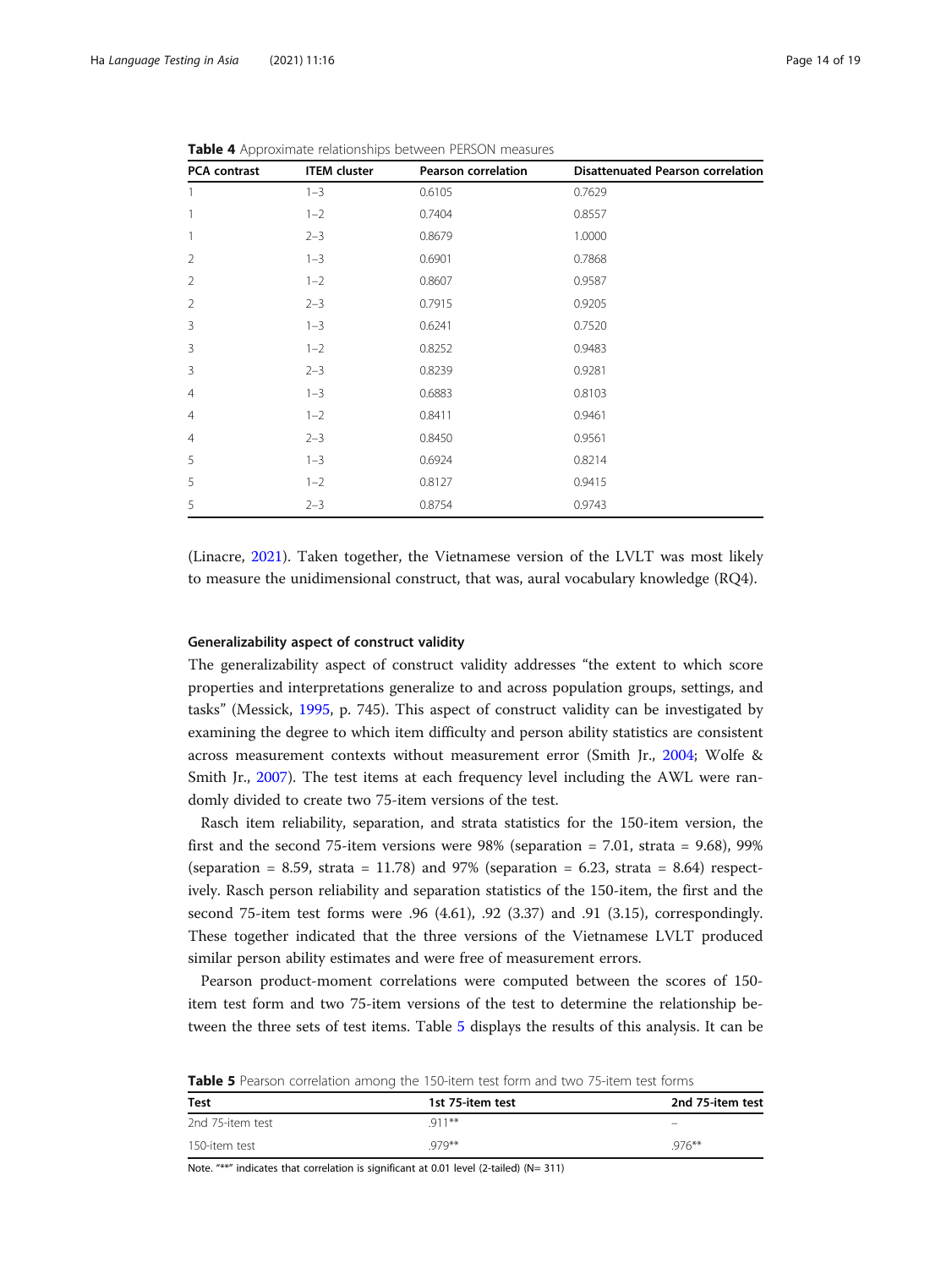observed that the Pearson correlation coefficients of the three sets were all above .90, the level at which multicollinearity occurs. The high correlations between the two randomly selected sets of items and the original test strongly confirmed item invariance. These could be considered to be positive evidence for the test's generalizability (RQ5).

### External aspect of construct validity

The external aspect of construct validity refers to "the extent to which the test's relationships with other tests and nontest behaviors reflect the expected high, low, and interactive relations implied in the theory of the construct being assessed" (Messick, [1989](#page-18-0)), p. 45. In order to examine the relationship between the LVLT and other tests measuring the related construct, an IELTS listening test was given to 234 out of 311 participants. It was hypothesized that the LVLT and the IELTS listening test scores would be positively correlated as the IELTS listening test assesses a wide variety of aural language skills and abilities, including phonological knowledge of vocabulary. It was also hypothesized that the correlations between the IELTS-LVLT would be lower than the within-LVLT correlations (the correlations between scores from different test items of the LVLT), because all the test items in the LVLT was created to measure only one construct, aural vocabulary knowledge. In order to measure within-LVLT correlations, the correlations between students' scores on the LVLT and on each vocabulary level were examined. The correlations between participants' scores on the IELTS listening test and each word level in the LVLT were also measured. Then, a Z-test was performed based on Meng et al.'s ([1992](#page-18-0)) method to test if there were statistically significant differences between two groups of correlation coefficients (within-LVLT and IELTS-LVLT). The results are presented in Table 6.

A positive, strong correlation of .652 was found between the LVLT and the IELTS listening test scores. Moreover, it was also found that the IELTS listening test scores strongly correlated with the scores on each level of the LVLT (r = .455, .593, .571, .582, .472, .648). Additionally, the Z-test showed that the within-LVLT correlations were significantly higher than the IELTS-LVLT correlations. All of these generally confirmed the proposed hypotheses and could be taken as supportive evidence for the external aspect of the Vietnamese version of the LVLT (RQ3).

### **Discussion**

Adopting the Rasch's [\(1960\)](#page-18-0) dichotomous model based on Messick's ([1989](#page-18-0), [1995](#page-18-0)) framework of validation, the present study aimed at providing validity evidence for both

|            | <b>LVLT</b> | <b>IELTS Listening Test</b> | 7     | р    |  |  |
|------------|-------------|-----------------------------|-------|------|--|--|
| 1000 level | $.696***$   | $455***$                    | 5.70  | .000 |  |  |
| 2000 level | $.894***$   | .593**                      | 10.31 | .000 |  |  |
| 3000 level | $.885***$   | $.571***$                   | 10.30 | .000 |  |  |
| 4000 level | $.903**$    | $.582***$                   | 11.16 | .000 |  |  |
| 5000 level | $.829***$   | $.472**$                    | 9.78  | .000 |  |  |
| AWL level  | $.929**$    | $.648**$                    | 11.55 | .000 |  |  |

Table 6 Difference between within-LVLT and IELTS-LVLT correlations

Note."\*\*" indicates that correlation is significant at 0.01 level (2-tailed) (N= 234) AWL Academic Word List, LVLT Listening Vocabulary Levels Test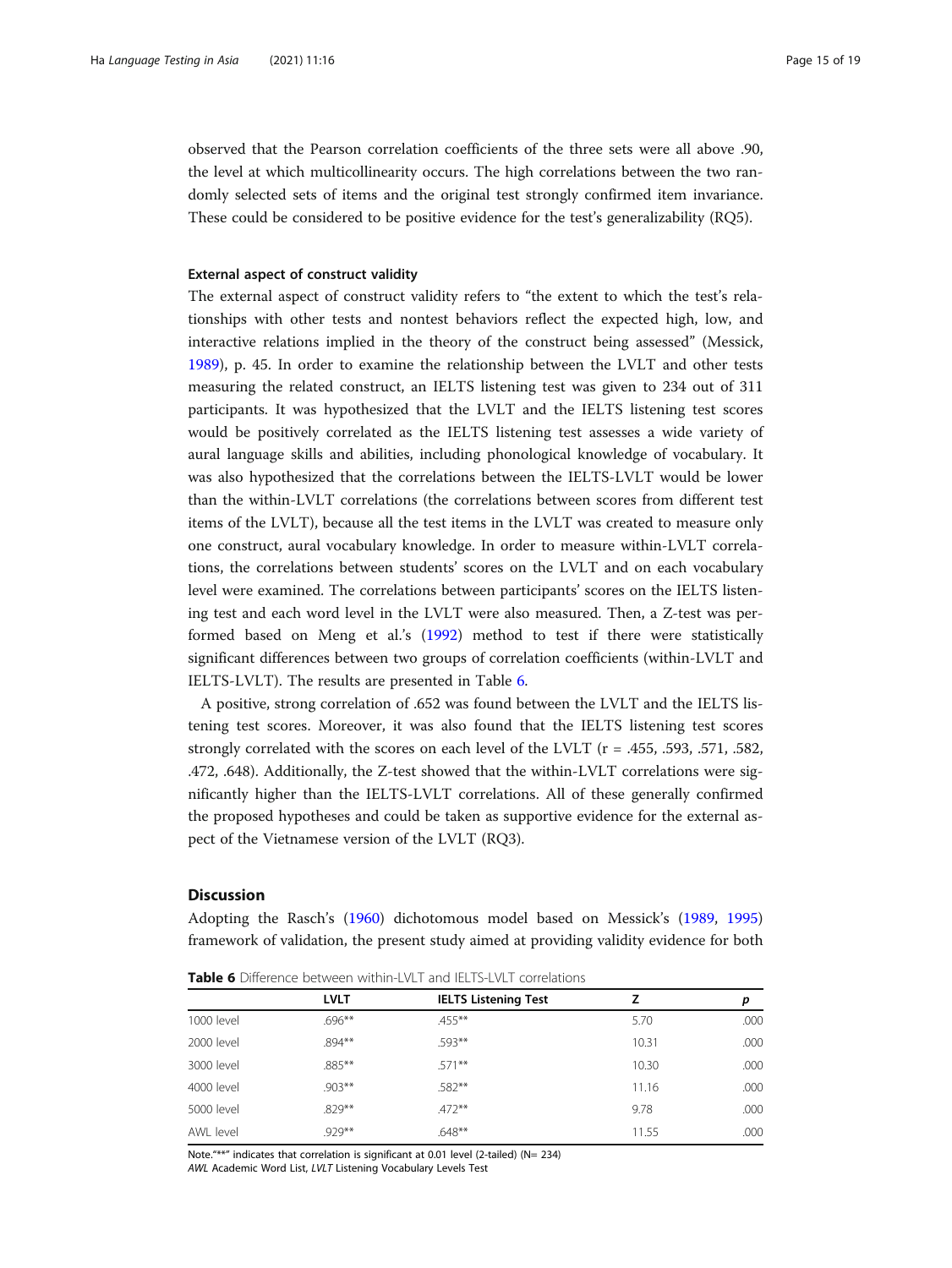the Vietnamese LVLT and its original version. As suggested in Wright and Stone's (1999, cited in Aryadoust et al., [2021](#page-17-0)) comprehensive framework, validity evidence of a test should be reflected in (1) metrics of psychometric validity which include unidimensionality, local independence, and fit statistics, and (2) metrics of reliability consisting of reliability and separation values for items and persons.

In general, the test displayed strong values of person and item reliability (Table [1](#page-7-0)), which is an indication of the stability of the scoring system. Separation and strata statistics were also higher than 2 for persons and items. This, together with the Wright map of persons and items measures (Fig. [1\)](#page-8-0), strongly suggests that the test presented a sufficient spread of difficulty and were sensitive enough to distinguish test takers of different levels (Linacre, [2021\)](#page-17-0).

The test items' fit values were examined using more lenient criteria than those applied in McLean et al. [\(2015\)](#page-18-0). However, this does not mean that the test items in the Vietnamese LVLT were intentionally given a free pass. In fact, McLean et al. [\(2015\)](#page-18-0) utilized McNamara's (1996, cited in McLean et al., [2015\)](#page-18-0) criterion for determining only the items' infit Mnsq, and they did not report or provide arguments for the outfit Mnsq and the Zstd values of the test items. Therefore, it could be said that the present study provided a broader view regarding the items' fit statistics. Although some items were indeed noisy, especially item 1000-1, in general, the test items presented very good fit to the Rasch model with less than 2% of misfit rate.

The test items' unidimensionality and local independence were also carefully investigated by the analysis of standardized residual correlations and principal component analysis of residuals. Principal component analysis and standardized residual correlations analysis are the most suitable methods for examining unidimensionality and local independence compared to other methods that use fit metrics and reliability coefficients (Aryadoust et al., [2021](#page-17-0); Linacre, [2021\)](#page-17-0). The items in the Vietnamese LVLT were proven to have really strong unidimensionality and were free of local dependence.

The generalizability and external aspects of the test were also carefully examined. The test items presented a very strong degree of measurement invariance with Pearson correlations of greater than .90 between randomly divided sets of items and very high item and person reliability statistics (>.90) for all sets of items. The Vietnamese LVLT and the IELTS listening test were strongly correlated at .652. Different vocabulary levels of the test were also found to positively correlate with the IELTS listening test at 0.455–0.593. The correlation was especially high between the academic word level and the IELTS listening test (.648), signaling a strong relationship between academic vocabulary knowledge and academic listening proficiency.

The Vietnamese LVLT also shows a really good degree of practicality in terms of administration, scoring, and score interpretation. The test can be easily administered in a standard, quiet classroom with pens or pencils, papers, a basic computer, and good speakers. Little or zero training is required for the administration of the test and neither is it needed for grading. The test could be reliably completed in approximately 35–40 min including instructions and other administrative tasks. Tests scores could be interpreted by using a stringent cut-off point for vocabulary level mastery suggested by McLean and Kramer [\(2015](#page-18-0)) and McLean et al. [\(2015](#page-18-0)) or by using vocabulary scores as instructed by Ha (Ha, H. T.: Exploring the relationships between various dimensions of receptive vocabulary knowledge and L2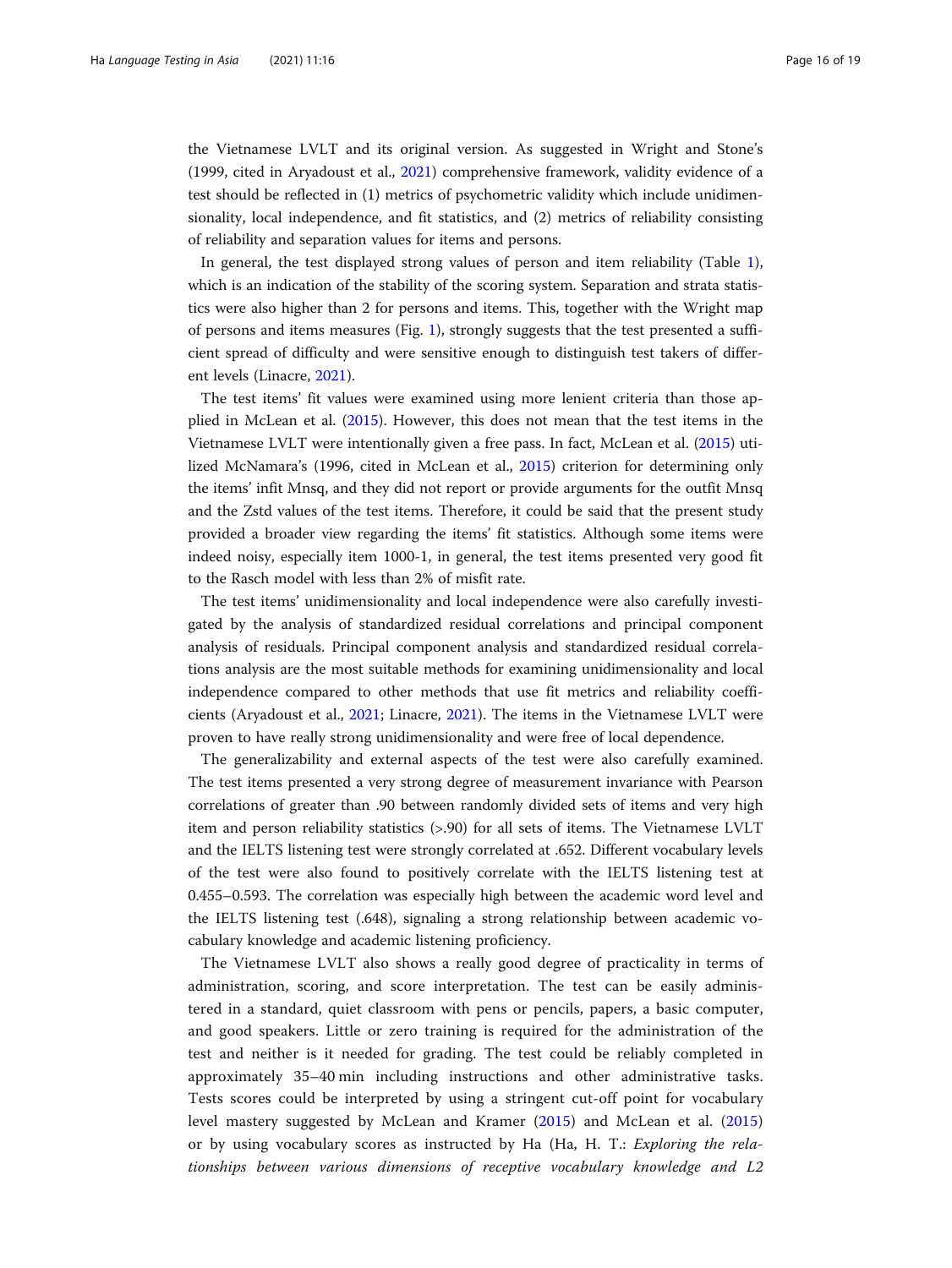listening and reading comprehension, n.d.). The test has good potential to be delivered in both paper- and computer-based, online formats. Scores on the LVLT were proven to have strong correlations with tests of English listening proficiency such as the TOIEC listening test (McLean et al., [2015](#page-18-0)), GEPT listening subtest (Li, [2019\)](#page-17-0). Moreover, Ha's (Ha, H. T.: Exploring the relationships between various dimensions of receptive vocabulary knowledge and L2 listening and reading comprehension, n.d.) comprehensive study on the relationship between receptive vocabulary knowledge and receptive language skills did illustrate a linear, strong relationship between students' scores on the Vietnamese LVLT and the IELTS listening and academic reading tests. The study suggested that the LVLT could be used either in combination with other tests of English proficiency or in isolation and can still be a very powerful predictor of learners' success in academic listening and reading comprehension (Ha, H. T.: Exploring the relationships between various dimensions of receptive vocabulary knowledge and L2 listening and reading comprehension, n.d.).

# Conclusion

This study provides evidence supporting the validity of the Vietnamese version of the LVLT, which can be taken as validity evidence for the LVLT, an aural vocabulary test that measures knowledge of English words from the first five-word frequency levels from Nation's [\(2017](#page-18-0)) BNC/COCA word lists and the Academic Word List (Coxhead, [2000](#page-17-0)). I believe that the Vietnamese LVLT could be of great value and help to Vietnamese teachers and researchers as it offers an instrument for the measurement of learners' phonological knowledge of vocabulary which can serve as a part of a needs analysis to inform the predictions and decisions teaching, testing, and designing language courses and programs.

The LVLT inherits the 4-option multiple-choice format of the VST, which has been warned to potentially foster the strategic examinee guessing effect, which could result in overestimation of vocabulary size as much as 26% (Gyllstad et al., [2015](#page-17-0); Schmitt et al., [2020\)](#page-18-0). McLean et al. ([2015](#page-18-0)) had to carry out in-depth qualitative investigations into the effect to make sure that it did not have overwhelming influences on test scores. However, due to certain reasons, such investigations were not conducted in the present study, which should be considered to be a major limitation.

As McLean et al. [\(2015](#page-18-0)) suggested, future research should aim to create different versions of the LVLT in other languages and the tests' functioning requires further quantitative and qualitative investigation. Vietnamese researchers are urged to provide further validity evidence for the test and to use the Vietnamese LVLT in combination with its written form to examine the relationship between phonological and orthographic knowledge of vocabulary. Future research on the Vietnamese LVLT should also pay special attention to the mentioned strategic guessing effect.

#### Abbreviations

BNC: British National Corpus; COCA: Corpus of Contemporary American English; LVLT: Listening Vocabulary Levels Test; NVLT: New Vocabulary Levels Test; VST: Vocabulary Size Test; IELTS: International English Language Testing System; AWL: Academic Word List; ANOVA: Analysis of variance; PCAR: Principal component analysis of residuals; PCA: Principal component analysis; ESL: English as a Second Language; EFL: English as a Foreign Language; MNSQ: Mean square; ZSTD: Z standard; TOEIC: Test of English for International Communication; GEPT: General English Proficiency Test; UCLES: University of Cambridge Local Examination Syndicate; JLPT: Japanese-Language Proficiency Test

Acknowledgements Not applicable.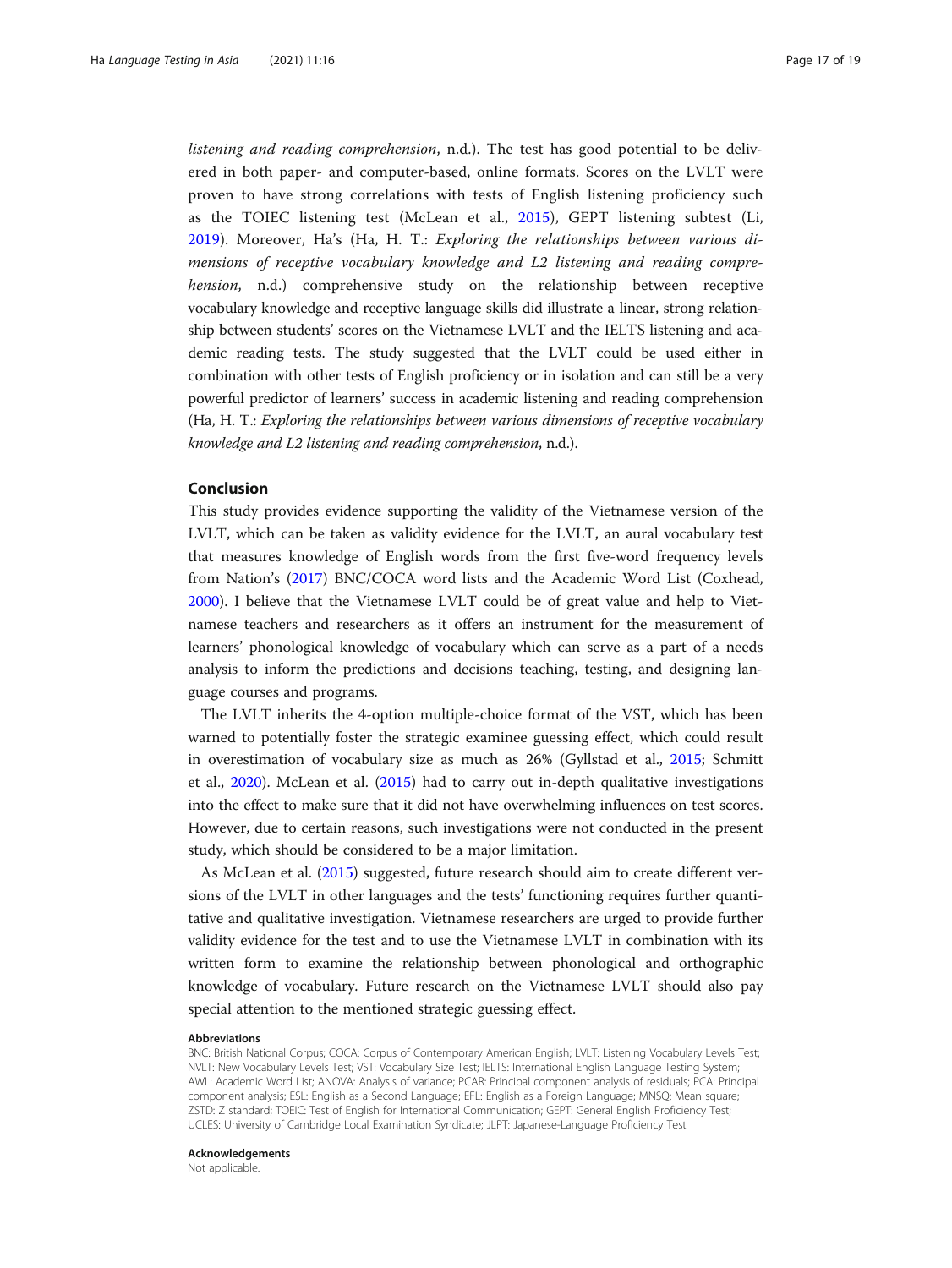#### <span id="page-17-0"></span>Author's contributions

The author confirms sole responsibility for the following: study conception and design, data collection, analysis and interpretation of results, and manuscript preparation. The author read and approved the final manuscript.

#### Funding

The author received no financial support for the research, authorship, and/or publication of this article.

#### Availability of data and materials

The datasets generated during and/or analyzed during the current study are available from the corresponding author on reasonable request.

#### **Declarations**

#### Competing interests

The author declares that he has no competing interests.

### Received: 14 April 2021 Accepted: 25 June 2021 Published online: 09 August 2021

#### References

- Alavi, S. M., Kaivanpanah, S., & Masjedlou, A. P. (2018). Validity of the listening module of international English language testing system: multiple sources of evidence. Language Testing in Asia, 8(8). [https://doi.org/10.1186/s40468-018-0057-4.](https://doi.org/10.1186/s40468-018-0057-4)
- Aryadoust, V., Ng, L. Y., & Sayama, H. (2021). A comprehensive review of Rasch measurement in language assessment: Recommendations and guidelines for research. Language Testing, 38(1), 6–40. <https://doi.org/10.1177/0265532220927487>.
- Aviad-Levitzky, T., Laufer, B., & Goldstein, Z. (2019). The new Computer Adaptive Test of Size and Strength (CATSS): Development and validation. Language Assessment Quarterly, 16(3), 345–368. <https://doi.org/10.1080/15434303.2019.1649409>.
- Beglar, D. (2010). A Rasch-based validation of the Vocabulary Size Test. Language Testing, 27(1), 101–118. [https://doi.org/10.11](https://doi.org/10.1177/0265532209340194) [77/0265532209340194](https://doi.org/10.1177/0265532209340194).

Bond, T., & Fox, C. (2015). Applying the Rasch model, (3rd ed., ). Lawrence Erlbaum Associates. <https://doi.org/10.4324/9781315814698>. Chen, W. H., & Thissen, D. (1997). Local dependence indexes for item pairs using Item Response Theory. Journal of

- Educational and Behavioral Statistics, 22(3), 265–289. <https://doi.org/10.3102/10769986022003265>.
- Cheng, J., & Matthews, J. (2018). The relationship between three measures of L2 vocabulary knowledge and L2 listening and reading. Language Testing, 35(1), 3–25. <https://doi.org/10.1177/0265532216676851>.
- Christensen, K. B., Makransky, G., & Horton, M. (2017). Critical values for Yen's Q3: Identification of local dependence in the Rasch model using residual correlations. Applied Psychological Measurement, 41(3), 178–194. [https://doi.org/10.1177/014](https://doi.org/10.1177/0146621616677520) [6621616677520.](https://doi.org/10.1177/0146621616677520)
- Coxhead, A. (2000). A new Academic Word List. TESOL Quarterly, 34(2), 213–238. <https://doi.org/10.2307/3587951>.
- Dang, T. N. Y. (2020). Vietnamese non-English majored EFL university students' receptive knowledge of the most frequent English words. VNU Journal of Foreign Studies, 36(3), 1–11. [https://doi.org/10.25073/2525-2445/vnufs.4553.](https://doi.org/10.25073/2525-2445/vnufs.4553)
- Derrah, R., & Rowe, D. E. (2015). Validating the Japanese bilingual version of the Vocabulary Size Test. International Journal of Languages, Literature and Linguistics, 1(2), 131–135.
- Dörnyei, Z., & Ryan, S. (2015). The psychology of the language learner revisited. New York: Routledge.
- Elgort, I. (2013). Effects of L1 definitions and cognate status of test items on the vocabulary size test. Language Testing, 30(2), 253–272.
- Gyllstad, H., Vilkaitė, L., & Schmitt, N. (2015). Assessing vocabulary size through multiple-choice formats: issues with guessing and sampling rates. ITL International Journal of Applied Linguistics, 166, 276–303.

Karami, H. (2012). The development and validation of a bilingual version of the Vocabulary Size Test. RELC Journal, 43(1), 53–67. [https://doi.org/10.1177/0033688212439359.](https://doi.org/10.1177/0033688212439359)

- Karami, H., Nejad, M. K., Nourzadeh, S., & Shirazi, M. A. (2020). Validation of a bilingual version of the vocabulary size test: comparison with the monolingual version. International Journal of Bilingual Education and Bilingualism, 23(4), 368–380. <https://doi.org/10.1080/13670050.2017.1391744>.
- Karami, H., Nejad, M. K., Nourzadeh, S., & Shirazi, M. A. (2020). Validation of a bilingual version of the vocabulary size test: comparison with the monolingual version.
- Laufer, B. (2013). Lexical thresholds for reading comprehension: What they are and how they can be used for teaching purposes. TESOL Quarterly, 47(4), 867–872. <https://doi.org/10.1002/tesq.140>.
- Li, C. H. (2019). Using a Listening Vocabulary Levels Test to explore the effect of vocabulary knowledge on GEPT listening comprehension performance. Language Assessment Quarterly, 16(3), 328–344. [https://doi.org/10.1080/15434303.2019.1648474.](https://doi.org/10.1080/15434303.2019.1648474)
- Linacre, J. M. (2003). Rasch power analysis: size vs. significance: standarized chi-square fit statistic. Rasch Measurement Transactions, 17(1), 918 Retrieved from [https://www.rasch.org/rmt/rmt171n.htm.](https://www.rasch.org/rmt/rmt171n.htm)
- Linacre, J. M. (2010). When to stop removing items and persons in Rasch misfit analysis? Rasch Measurement Transactions, 23(4), 1241 Retrieved from [http://www.rasch.org/rmt/rmt234g.htm.](http://www.rasch.org/rmt/rmt234g.htm)
- Linacre, J. M. (2017). Teaching Rasch measurement. Rasch Measurement Transactions, 31(2), 1630–1631 Retrieved from [https://](https://www.rasch.org/rmt/rmt312.pdf) [www.rasch.org/rmt/rmt312.pdf.](https://www.rasch.org/rmt/rmt312.pdf)
- Linacre, J. M. (2021). A User's Guide to WINSTEPS® MINISTEP Rash-model computer programs. Program Manual 4.8.0. Available at: <https://www.winsteps.com/winman/copyright.htm> (accessed 22 February 2021).
- Liu, Y., & Maydeu-Olivares, A. (2013). Local dependence diagnostics in IRT modeling of binary data. Educational and Psychological Measurement, 73(2), 254–274. [https://doi.org/10.1177/0013164412453841.](https://doi.org/10.1177/0013164412453841)
- Lord, F., & Wright, B. D. (2010). Fred Lord and Ben Wright discuss Rasch and IRT Models. Rasch Measurement Transactions, 24(3), 1289–1290.
- Lange, K., & Matthews, J. (2020). Exploring the relationships between L2 vocabulary knowledge, lexical segmentation, and L2 listening comprehension. Studies in Second Language Learning and Teaching., 10(4), 723–749. [https://doi.org/10.14746/ssllt.2020.10.4.4.](https://doi.org/10.14746/ssllt.2020.10.4.4)